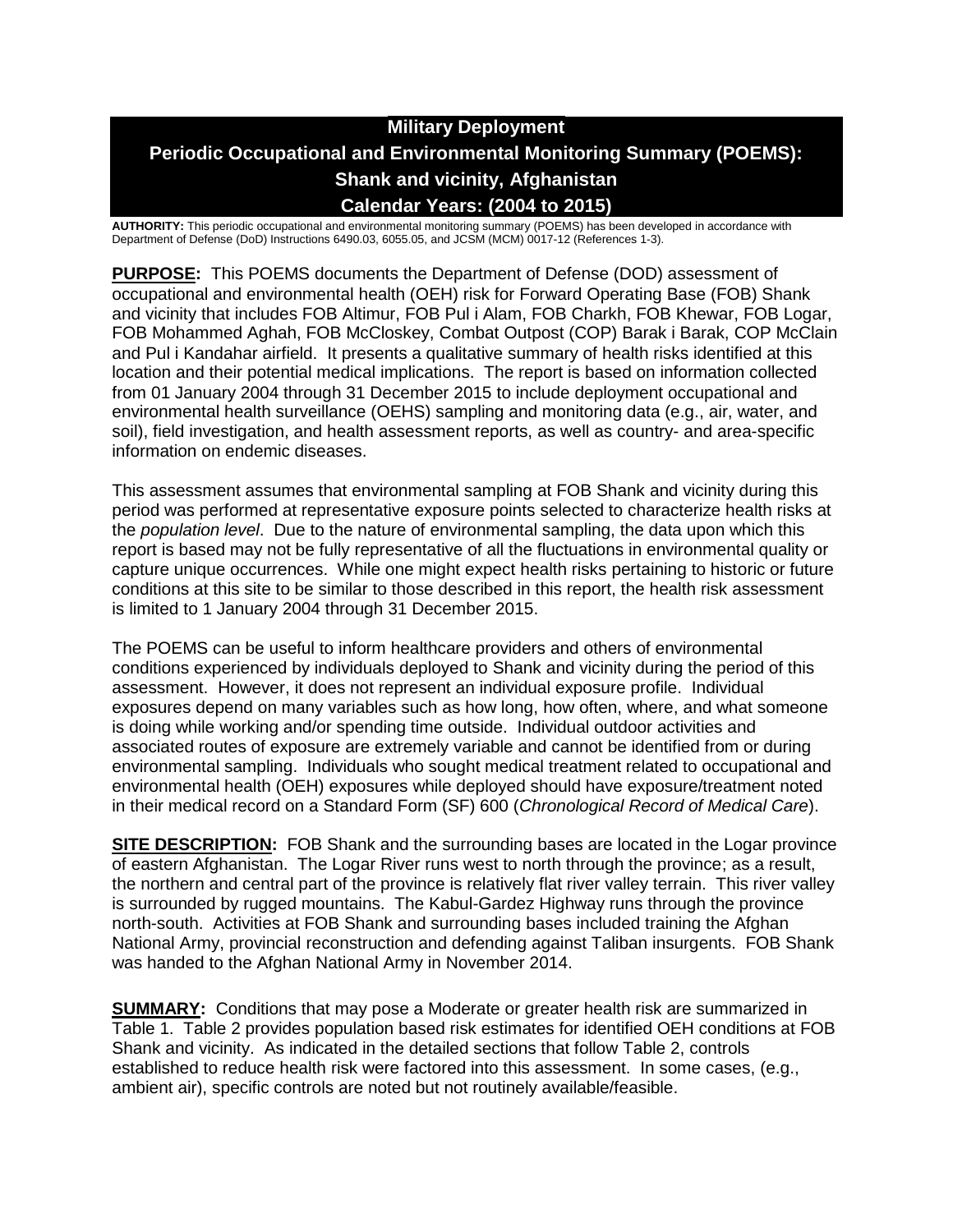## **Table 1: Summary of Occupational and Environmental Conditions with MODERATE or Greater Health Risk**

#### *Short-term health risks & medical implications:*

The following may have caused acute health effects in some personnel during deployment at FOB Shank and vicinity that includes FOB Altimur, FOB Pul i Alam, FOB Charkh, FOB Khewar, FOB Logar, FOB Mohammed Aghah, FOB McCloskey, Combat Outpost (COP) Barak i Barak, COP McClain and Pul i Kandahar airfield:

Inhalable coarse particulate matter (PM) less than 10 micrometers in diameter (PM<sub>10</sub>) from environmental dust and/or burn pits; Food/waterborne diseases (e.g., bacterial diarrhea, hepatitis A, typhoid/paratyphoid fever, diarrhea-cholera, diarrheaprotozoal, brucellosis, hepatitis E); other endemic diseases (malaria, cutaneous leishmaniasis (acute), Crimean-Congo hemorrhagic fever, sandfly fever, scrub typhus (mite-borne), leptospirosis, Tuberculosis (TB), rabies, anthrax, Q fever); and heat stress. For food/waterborne diseases (e.g., bacterial diarrhea, hepatitis A, typhoid/paratyphoid fever, diarrhea-cholera, diarrhea-protozoal, brucellosis, hepatitis E), if ingesting local food and water, the health effects can temporarily incapacitate personnel (diarrhea) or result in prolonged illness (hepatitis A, typhoid/paratyphoid fever, brucellosis, hepatitis E). Risks from food/waterborne diseases may have been reduced with preventive medicine controls and mitigation, which includes hepatitis A and typhoid fever vaccinations and only drinking from approved water sources in accordance with standing U.S. Central Command (CENTCOM) policy. For other vector-borne endemic diseases (malaria, cutaneous leishmaniasis (acute), Crimean-Congo hemorrhagic fever, sandfly fever, scrub typhus (mite-borne)), these diseases may constitute a significant risk due to exposure to biting vectors; risk reduced to 'Low' by proper wear of the treated uniform, application of repellent to exposed skin, bed-net use, and appropriate chemoprophylaxis, as well as minimizing areas of standing water and other vector-breeding areas. For water contact diseases (leptospirosis), activities involving extensive contact with surface water increase risk. For respiratory diseases (TB), personnel in close-quarter conditions could have been at risk for person-to-person spread. Animal contact diseases (rabies, anthrax, Q fever), pose year-round risk. For heat stress, risk can be greater during months of May through September, and greater for susceptible persons including those older than 45, of low fitness level, unacclimatized, or with underlying medical conditions, and those under operational constraints (equipment, Personal Protective Equipment (PPE), vehicles). Risks from heat stress may have been reduced with preventive medicine controls, work-rest cycles, proper hydration and nutrition, and mitigation.

Air quality: For PM10, the overall short-term risk was 'High.' For inhalable fine PM less than 2.5 micrometers in diameter  $(PM<sub>2.5</sub>)$ , the overall short-term risk was not evaluated due to insufficient data. However, exposures to PM<sub>10</sub> and PM<sub>2.5</sub> may have varied, as conditions may have varied, and may result in mild to more serious short-term health effects (e.g., eye, nose, or throat and lung irritation) in some personnel while at this site, particularly exposures to high levels of dust such as during high winds or dust storms. For PM<sub>10</sub> and PM<sub>2.5</sub>, certain subgroups of the deployed forces (e.g., those with preexisting asthma/cardio-pulmonary conditions) are at greatest risk of developing notable health effects. For burn pits, although the short-term risk for  $PM_{10}$  and for  $PM_{2.5}$  was not evaluated due to no air sampling data available to characterize risk, there may have been operating burn pits utilized at or around FOB Shank and vicinity—see Section 10.7. For burn pits, exposures may vary, and exposure to high levels of PM<sub>10</sub> and to PM<sub>2.5</sub> in the smoke may also result in mild to more serious short-term health effects (e.g., eye, nose or throat and lung irritation) in some personnel (e.g., burn-pit workers and any other personnel who worked at or in close proximity of the burn pits) and certain subgroups (e.g., those with preexisting asthma/cardio-pulmonary conditions) while at this site. Although most short-term health effects from exposure to PM and burn-pit smoke should have resolved post-deployment, providers should be prepared to consider the relationship between deployment exposures and current complaints. Some individuals may have sought treatment for acute respiratory irritation during their time at FOB Shank and vicinity. Personnel who reported with symptoms or required treatment while at this site should have exposure and treatment noted in medical record (e.g., electronic medical record and/or on a SF 600.

#### *Long-term health risks & medical implications:*

The following may have caused chronic health effects in some personnel during deployment at FOB Shank and vicinity that includes FOB Altimur, FOB Pul i Alam, FOB Charkh, FOB Khewar, FOB Logar, FOB Mohammed Aghah, FOB McCloskey, COP Barak i Barak, COP McClain and Pul i Kandahar airfield:

Air quality: For  $PM_{2.5}$ , the overall long-term risk was not evaluated due to 'insufficient data.'  $PM_{10}$  was not evaluated for long-term risk due to no available health guidelines. However, the area was a dusty desert environment, and conditions may have varied. In addition, for burn pits, although the long-term risk for PM<sub>10</sub> and for PM<sub>2.5</sub> was not evaluated due to no air sampling data available to characterize risk, there may have been operating burn pits utilized at or around FOB Shank and vicinity, and conditions may have varied—see Section 10.7. For inhalational exposure to high levels of dust,  $PM_{10}$  and PM2.5, such as during high winds or dust storms, and for exposure to burn-pit smoke, it is considered possible that some otherwise healthy personnel who were exposed for a long-term period to dust and PM could develop certain health conditions (e.g., reduced lung function, cardiopulmonary disease). Personnel with a history of asthma or cardiopulmonary

> Page 2 of 25 Reviewed by CENTCOM SG (11 August 2015) Final Approval Date (21 August 2017)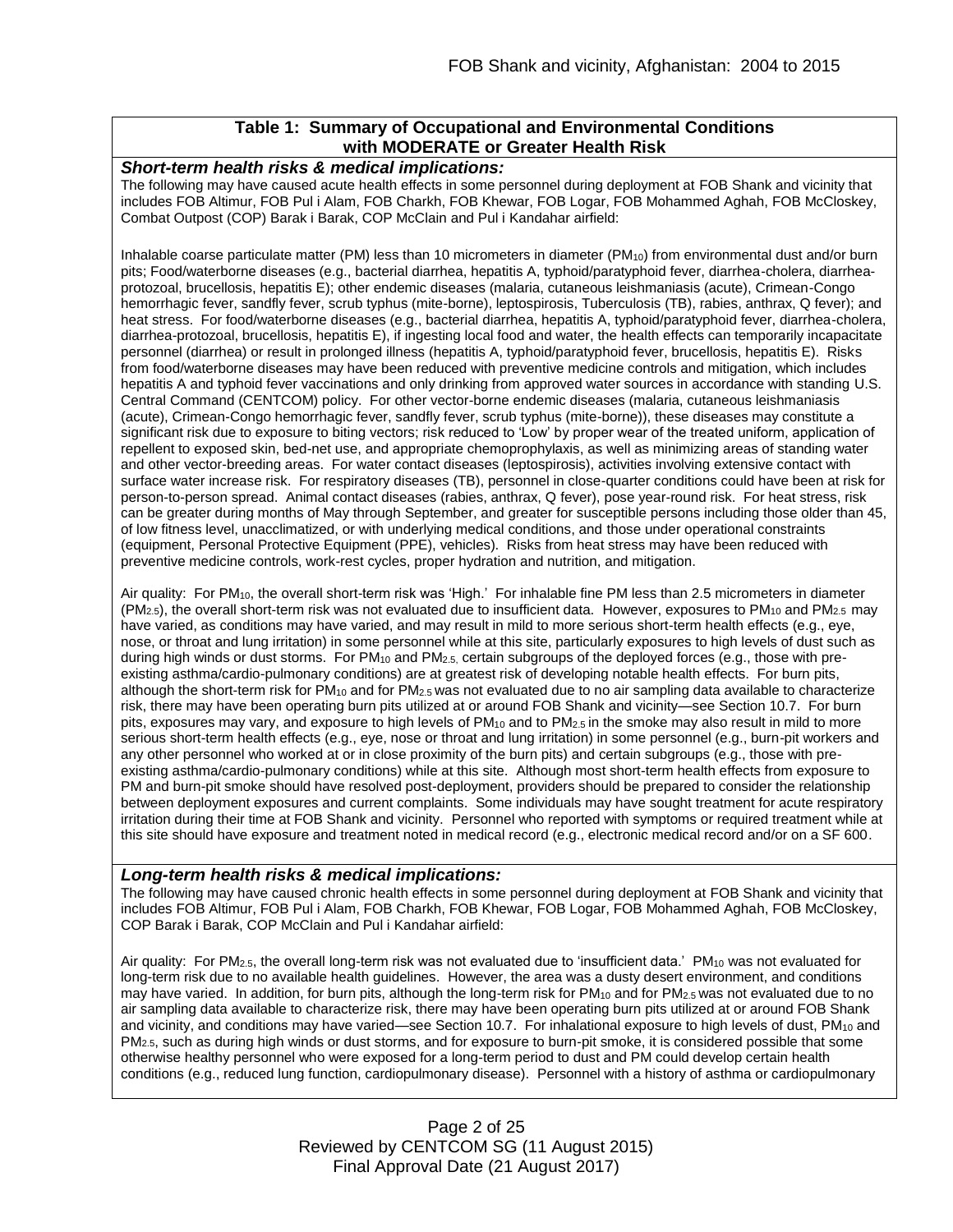#### *Long-term health risks & medical implications (continued):*

disease could potentially be more likely to develop such chronic health conditions. While the dust and PM exposures and exposures to burn pits are acknowledged, at this time there were no specific recommended, post-deployment medical surveillance evaluations or treatments. Providers should still consider overall individual health status (e.g., any underlying conditions/susceptibilities) and any potential unique individual exposures (such as burn pits/barrels, incinerators, occupational or specific personal dosimeter data) when assessing individual concerns. Certain individuals may need to be followed/evaluated for specific occupational exposures/injuries (e.g., annual audiograms as part of the medical surveillance for those enrolled in the Hearing Conservation Program and personnel covered by Respiratory Protection Program and/or Hazardous Waste/Emergency Responders Medical Surveillance).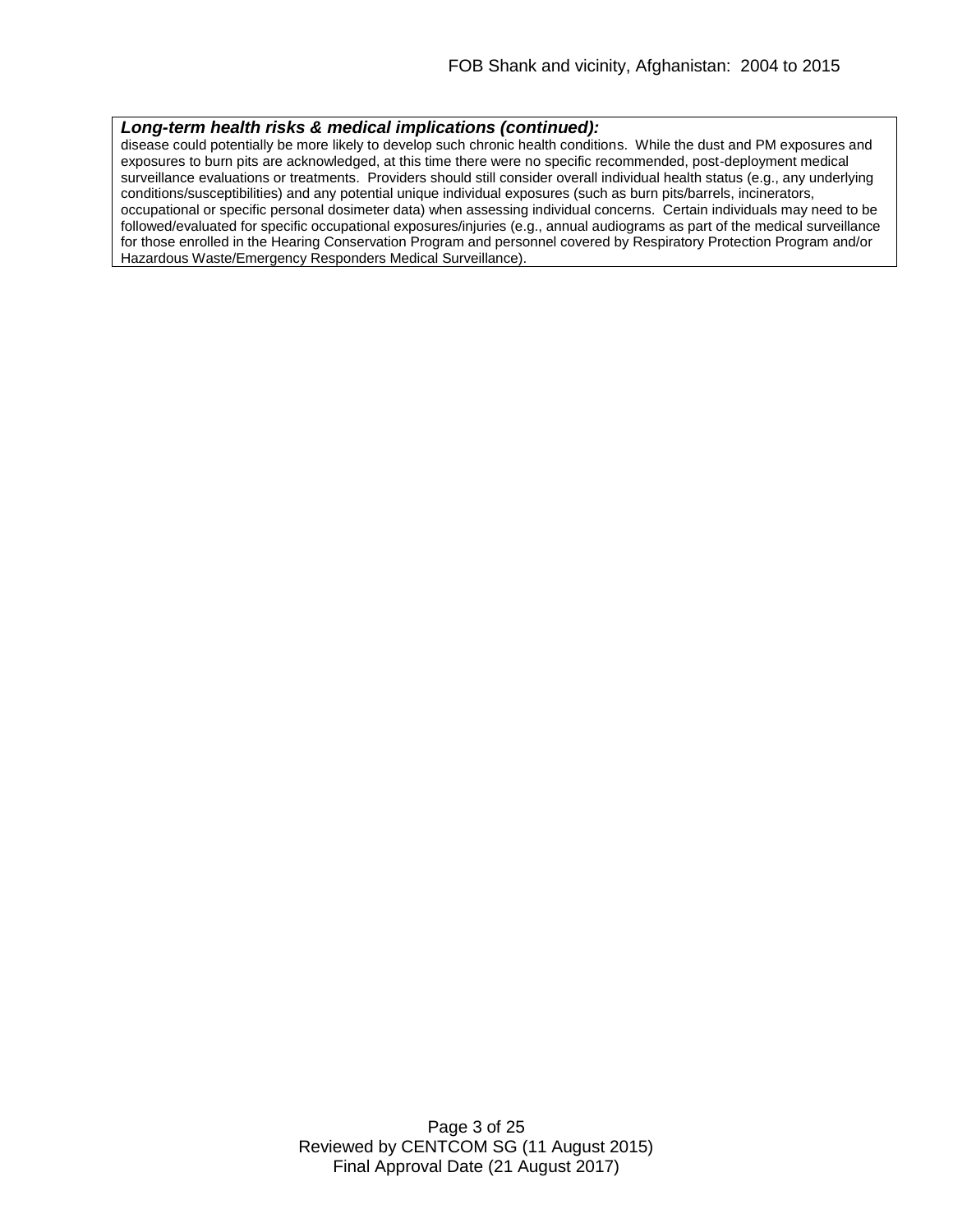| Source of<br><b>Identified Health</b><br>Risk <sup>3</sup>                        | Unmitigated Health Risk Estimate <sup>4</sup>                                                                                                                                                                                                                                                                                                                                                  | <b>Control Measures</b><br>Implemented                                                                                                                 | <b>Residual Health Risk Estimate<sup>4</sup></b>                                                                                                                                                                                                                                                                                 |
|-----------------------------------------------------------------------------------|------------------------------------------------------------------------------------------------------------------------------------------------------------------------------------------------------------------------------------------------------------------------------------------------------------------------------------------------------------------------------------------------|--------------------------------------------------------------------------------------------------------------------------------------------------------|----------------------------------------------------------------------------------------------------------------------------------------------------------------------------------------------------------------------------------------------------------------------------------------------------------------------------------|
| <b>AIR</b>                                                                        |                                                                                                                                                                                                                                                                                                                                                                                                |                                                                                                                                                        |                                                                                                                                                                                                                                                                                                                                  |
| Particulate<br>matter less than<br>10 microns in<br>diameter (PM <sub>10</sub> )  | Short-term: High. Daily levels vary;<br>acute health effects (e.g., upper<br>respiratory tract irritation) more<br>pronounced during peak days. More<br>serious effects are possible in<br>susceptible persons (e.g., those with<br>asthma/existing respiratory diseases).                                                                                                                     | Limiting strenuous<br>physical activities when air<br>quality is especially poor;<br>and actions such as<br>closing tent flaps,<br>windows, and doors. | Short-term: High. Daily levels vary;<br>acute health effects (e.g., upper<br>respiratory tract irritation) more<br>pronounced during peak days. More<br>serious effects are possible in<br>susceptible persons (e.g., those with<br>asthma/existing respiratory diseases)                                                        |
|                                                                                   | Long-term: No health guidelines                                                                                                                                                                                                                                                                                                                                                                |                                                                                                                                                        | Long-term: No health guidelines                                                                                                                                                                                                                                                                                                  |
| Particulate<br>matter less than<br>2.5 microns in<br>diameter (PM <sub>2.5)</sub> | Short-term: Insufficient data to<br>characterize risk. A majority of the<br>time mild acute (short-term) health<br>effects are anticipated; certain peak<br>levels may produce mild eye, nose, or<br>throat irritation in some personnel and<br>pre-existing health conditions (e.g.,<br>asthma, or cardiopulmonary diseases)<br>may be exacerbated.                                           | Limiting strenuous<br>physical activities when air<br>quality is especially poor;                                                                      | Short-term: Insufficient data. A<br>majority of the time mild acute (short-<br>term) health effects are anticipated;<br>certain peak levels may produce mild<br>eye, nose, or throat irritation in some<br>personnel and pre-existing health<br>conditions (e.g., asthma, or<br>cardiopulmonary diseases) may be<br>exacerbated. |
|                                                                                   | Long-term: Insufficient data to<br>characterize risk. A small percentage<br>of personnel may be at increased risk<br>for developing chronic conditions,<br>particularly those more susceptible to<br>acute effects (e.g., those with<br>asthma/pre-existing respiratory<br>diseases).                                                                                                          | and actions such as<br>closing tent flaps,<br>windows, and doors.                                                                                      | Long-term: Insufficient data to<br>characterize risk. A small percentage<br>of personnel may be at increased risk<br>for developing chronic conditions,<br>particularly those more susceptible to<br>acute effects (e.g., those with<br>asthma/pre-existing respiratory<br>diseases).                                            |
| <b>ENDEMIC</b><br><b>DISEASE</b>                                                  |                                                                                                                                                                                                                                                                                                                                                                                                |                                                                                                                                                        |                                                                                                                                                                                                                                                                                                                                  |
| Foodborne/<br>Waterborne (e.g.,<br>diarrhea-<br>bacteriological)                  | Short-term: Variable; High (bacterial<br>diarrhea, hepatitis A, typhoid fever) to<br>Moderate (diarrhea-cholera, diarrhea-<br>protozoal, brucellosis, hepatitis E) to<br>Low (polio) if ingesting local<br>food/water, the health effects can<br>temporarily incapacitate personnel<br>(diarrhea) or result in prolonged illness<br>(hepatitis A, Typhoid fever, hepatitis E,<br>brucellosis). | Preventive measures<br>include Hepatitis A and<br>Typhoid fever vaccination<br>and consumption of food<br>and water only from<br>approved sources.     | Short-term: Low to none                                                                                                                                                                                                                                                                                                          |
|                                                                                   | Long-term: None identified                                                                                                                                                                                                                                                                                                                                                                     |                                                                                                                                                        | Long-term: No data available                                                                                                                                                                                                                                                                                                     |
| Arthropod Vector<br><b>Borne</b>                                                  | Short-term: Variable; High for malaria,<br>Moderate for leishmaniasis -<br>cutaneous (acute), Crimean-Congo<br>hemorrhagic fever, sandfly fever,<br>typhus-mite-borne; and Low for, the<br>plague and West Nile fever.                                                                                                                                                                         | Preventive measures<br>include proper wear of<br>treated uniform,<br>application of repellent to<br>exposed skin, bed net<br>use, minimizing areas of  | Short-term: Low                                                                                                                                                                                                                                                                                                                  |
|                                                                                   | Long-term: Low for Leishmaniasis-<br>visceral infection.                                                                                                                                                                                                                                                                                                                                       | standing water and<br>appropriate<br>chemoprophylaxis.                                                                                                 | Long-term: No data available                                                                                                                                                                                                                                                                                                     |
| Water-Contact                                                                     | Short-term: Moderate for leptospirosis                                                                                                                                                                                                                                                                                                                                                         | Recreational swimming in<br>surface waters not likely in                                                                                               | Short-term: Low for leptospirosis.                                                                                                                                                                                                                                                                                               |
| (e.g., wading,<br>swimming)                                                       | Long-term: No data available                                                                                                                                                                                                                                                                                                                                                                   | this area of Afghanistan<br>during this time period.                                                                                                   | Long-term: No data available                                                                                                                                                                                                                                                                                                     |
| Respiratory                                                                       | Short-term: Variable; Moderate for<br>tuberculosis (TB) to Low for<br>meningococcal meningitis.                                                                                                                                                                                                                                                                                                | Providing adequate living<br>and work space; medical<br>screening; vaccination.                                                                        | Short-term: Low                                                                                                                                                                                                                                                                                                                  |

**Table 2. Population-Based Health Risk Estimates—FOB Shank and vicinity1, 2**

Page 4 of 25 Reviewed by CENTCOM SG (11 August 2015) Final Approval Date (21 August 2017)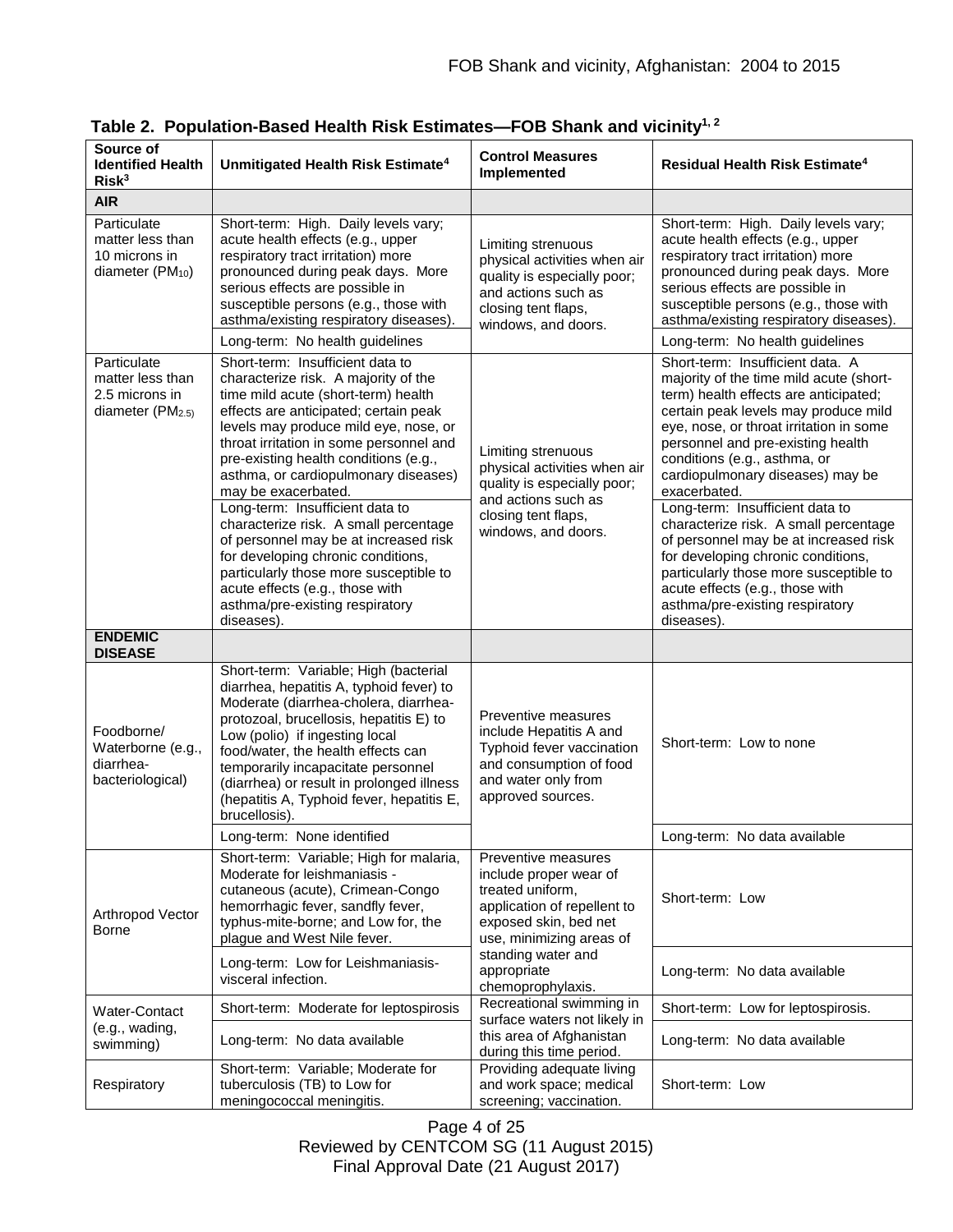| Source of<br><b>Identified Health</b><br>Risk <sup>3</sup> | Unmitigated Health Risk Estimate <sup>4</sup>                                                                                                                                                                                                                                                                                                                                                                    | <b>Control Measures</b><br>Implemented                                                                                                                                                                                                                                                                  | Residual Health Risk Estimate <sup>4</sup>                                                                                                                                                                                                                                                                                                                                                            |
|------------------------------------------------------------|------------------------------------------------------------------------------------------------------------------------------------------------------------------------------------------------------------------------------------------------------------------------------------------------------------------------------------------------------------------------------------------------------------------|---------------------------------------------------------------------------------------------------------------------------------------------------------------------------------------------------------------------------------------------------------------------------------------------------------|-------------------------------------------------------------------------------------------------------------------------------------------------------------------------------------------------------------------------------------------------------------------------------------------------------------------------------------------------------------------------------------------------------|
|                                                            | Long-term: No data available                                                                                                                                                                                                                                                                                                                                                                                     |                                                                                                                                                                                                                                                                                                         | Long-term: No data available                                                                                                                                                                                                                                                                                                                                                                          |
| <b>Animal Contact</b>                                      | Short-term: Variable; Moderate for<br>rabies, anthrax, Q-fever to Low for<br>H5N1 avian influenza.                                                                                                                                                                                                                                                                                                               | Prohibiting contact with,<br>adoption, or feeding of<br>feral animals IAW U.S.                                                                                                                                                                                                                          | Short-term: No data available                                                                                                                                                                                                                                                                                                                                                                         |
|                                                            | Long-term: Low (Rabies)                                                                                                                                                                                                                                                                                                                                                                                          | <b>Central Command</b><br>(CENTCOM) General<br>Order (GO) 1B. Risks are<br>further reduced in the<br>event of assessed contact<br>by prompt post-exposure<br>rabies prophylaxis IAW<br>The Center for Disease<br>Control's (CDC) Advisory<br>Committee on<br><b>Immunization Practices</b><br>guidance. | Long-term: No data available                                                                                                                                                                                                                                                                                                                                                                          |
| <b>VENOMOUS</b><br><b>ANIMAL/</b><br><b>INSECTS</b>        |                                                                                                                                                                                                                                                                                                                                                                                                                  |                                                                                                                                                                                                                                                                                                         |                                                                                                                                                                                                                                                                                                                                                                                                       |
| Snakes,<br>scorpions, and<br>spiders                       | Short-term: Low; If encountered,<br>effects of venom vary with species<br>from mild localized swelling (e.g.<br>Latrodectus dahlia) to potentially lethal<br>effects (e.g. Gloydius halys).                                                                                                                                                                                                                      | Risk reduced by avoiding<br>contact, proper wear of<br>uniform (especially<br>footwear), and proper and                                                                                                                                                                                                 | Short-term: Low; If encountered,<br>effects of venom vary with species<br>from mild localized swelling (e.g.,<br>Latrodectus dahlia) to potentially lethal<br>effects (e.g., Gloydius halys).                                                                                                                                                                                                         |
|                                                            | Long-term: No data available                                                                                                                                                                                                                                                                                                                                                                                     | timely treatment.                                                                                                                                                                                                                                                                                       | Long-term: No data available                                                                                                                                                                                                                                                                                                                                                                          |
| <b>HEAT/COLD</b><br><b>STRESS</b>                          |                                                                                                                                                                                                                                                                                                                                                                                                                  |                                                                                                                                                                                                                                                                                                         |                                                                                                                                                                                                                                                                                                                                                                                                       |
| Heat                                                       | Short-term: Variable; Risk of heat<br>injury is Extremely High from June-<br>August, High for September, Moderate<br>for May, and Low for all other months.<br>Long-term: Low, The long-term risk<br>was Low. However, the risk may be<br>greater to certain susceptible persons-<br>those older (i.e., greater than 45<br>years), in lesser physical shape, or<br>with underlying medical/health<br>conditions. | Work-rest cycles, proper<br>hydration and nutrition,<br>and Wet Bulb Globe<br>Temperature (WBGT)<br>monitoring.                                                                                                                                                                                         | Short-term: Variable; Risk of heat<br>injury in unacclimatized or susceptible<br>personnel is Moderate for June-August<br>and Low for all others.<br>Long-term: Low, The long-term risk is<br>Low. However, the risk may be<br>greater to certain susceptible persons-<br>those older (i.e., greater than 45<br>years), in lesser physical shape, or<br>with underlying medical/health<br>conditions. |
| Cold                                                       | Short-term: Low risk of cold<br>stress/injury.<br>Long-term: Low; Long-term health<br>implications from cold injuries are rare<br>but can occur, especially from more<br>serious injuries such as frostbite.                                                                                                                                                                                                     | Risks from cold stress<br>reduced with protective<br>measures such as use of<br>the buddy system, limiting<br>exposure during cold<br>weather, proper hydration<br>and nutrition, and proper<br>wear of issued protective<br>clothing.                                                                  | Short-term: Low risk of cold<br>stress/injury.<br>Long-term: Low; Long-term health<br>implications from cold injuries are rare<br>but can occur, especially from more<br>serious injuries such as frostbite.                                                                                                                                                                                          |
| <b>Unique</b><br>Incidents/<br><b>Concerns</b>             |                                                                                                                                                                                                                                                                                                                                                                                                                  |                                                                                                                                                                                                                                                                                                         |                                                                                                                                                                                                                                                                                                                                                                                                       |
| Pesticides/Pest<br>Control                                 | Short-term: Low                                                                                                                                                                                                                                                                                                                                                                                                  | See Section 10.4                                                                                                                                                                                                                                                                                        | Short-term: Low                                                                                                                                                                                                                                                                                                                                                                                       |
|                                                            | Long-term: Low                                                                                                                                                                                                                                                                                                                                                                                                   |                                                                                                                                                                                                                                                                                                         | Long-term: Low                                                                                                                                                                                                                                                                                                                                                                                        |
| <b>Burn Pits</b>                                           | Short-term: No data were available to<br>characterize risk for PM <sub>10</sub> and PM <sub>2.5</sub> at<br>burn pits located at FOB Shank and                                                                                                                                                                                                                                                                   | Control measures may<br>have included locating<br>burn pits downwind of                                                                                                                                                                                                                                 | Short-term: No data were available to<br>characterize risk for PM <sub>10</sub> and PM <sub>2.5</sub> at<br>burn pits located at FOB Shank and                                                                                                                                                                                                                                                        |

Page 5 of 25 Reviewed by CENTCOM SG (11 August 2015) Final Approval Date (21 August 2017)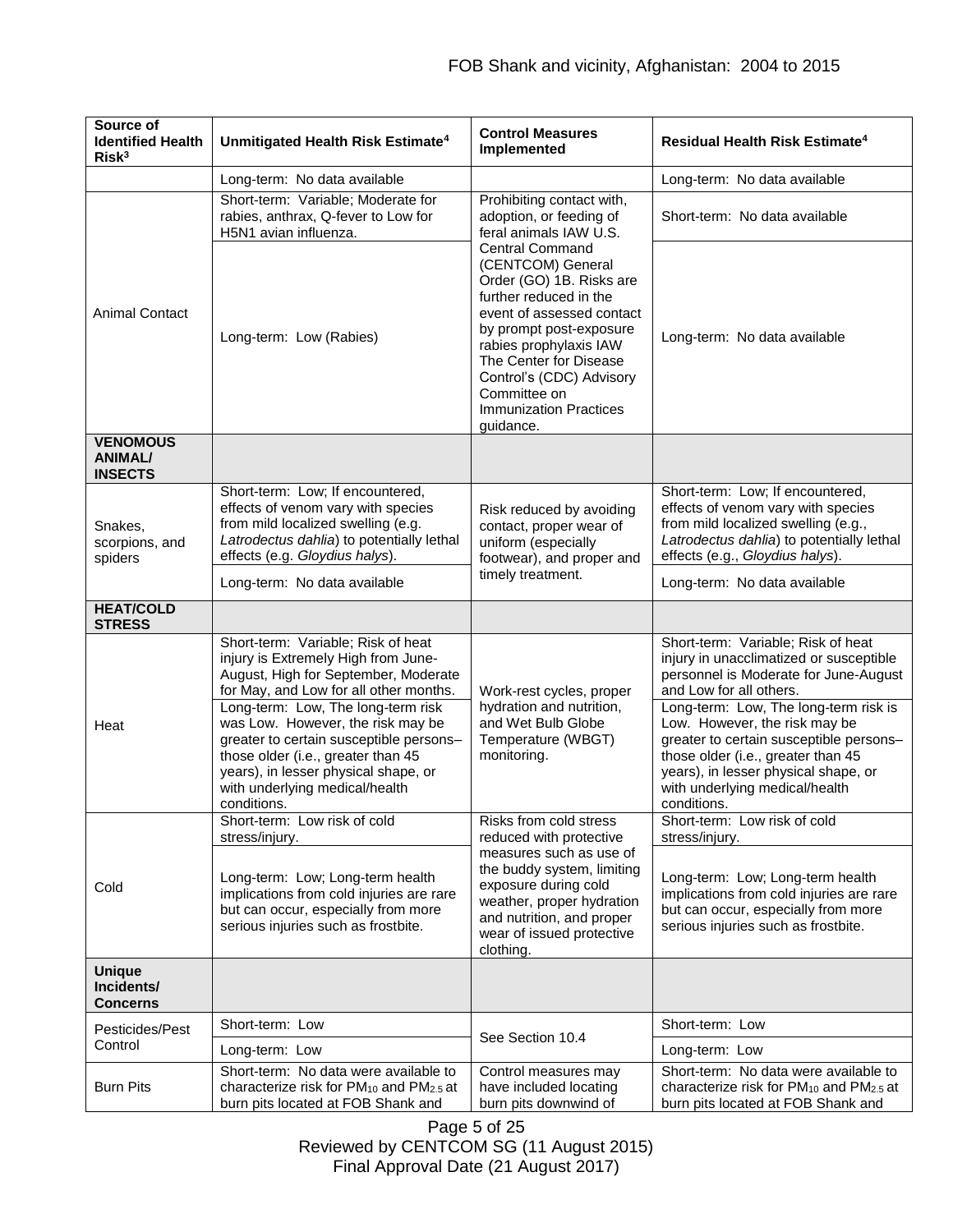| Source of<br><b>Identified Health</b><br>Risk <sup>3</sup> | Unmitigated Health Risk Estimate <sup>4</sup>                                                                                                                                                                                                                                                                                                                                                                                                                                                                                                                                                                                                                                            | <b>Control Measures</b><br>Implemented                                                                                                              | Residual Health Risk Estimate <sup>4</sup>                                                                                                                                                                                                                                                                                                                                                                                                                                                                                                                                                                                                                                                           |
|------------------------------------------------------------|------------------------------------------------------------------------------------------------------------------------------------------------------------------------------------------------------------------------------------------------------------------------------------------------------------------------------------------------------------------------------------------------------------------------------------------------------------------------------------------------------------------------------------------------------------------------------------------------------------------------------------------------------------------------------------------|-----------------------------------------------------------------------------------------------------------------------------------------------------|------------------------------------------------------------------------------------------------------------------------------------------------------------------------------------------------------------------------------------------------------------------------------------------------------------------------------------------------------------------------------------------------------------------------------------------------------------------------------------------------------------------------------------------------------------------------------------------------------------------------------------------------------------------------------------------------------|
|                                                            | vicinity. Burn pit exposures may vary,<br>and exposure to high levels of PM10<br>and $PM2.5$ in the smoke may also result<br>in mild to more serious short-term<br>health effects (e.g., eye, nose or throat<br>and lung irritation) in some personnel<br>and certain subgroups while at this<br>site.<br>Long-term: No data were available to<br>characterize risk for $PM2.5$ and $PM10$ at<br>FOB Shank and vicinity. In addition,<br>there were no health guidelines for<br>evaluating long-term exposure to<br>PM <sub>10</sub> . Burn-pit exposures may vary,<br>and otherwise healthy personnel, who<br>were exposed to smoke for a long<br>period of time, could develop certain | base camps, increased<br>distance from living and<br>working areas when<br>possible, and improved<br>waste segregation and<br>management techniques | vicinity. Burn-pit exposures may vary,<br>and exposure to high levels of PM <sub>10</sub><br>and $PM2.5$ in the smoke may also result<br>in mild to more serious short-term<br>health effects (e.g., eye, nose or throat<br>and lung irritation) in some personnel<br>and certain subgroups while at this<br>site.<br>Long-term: No data were available to<br>characterize risk for $PM2.5$ and $PM10$ at<br>FOB Shank and vicinity. In addition,<br>there were no health guidelines for<br>evaluating long-term exposure to<br>PM <sub>10</sub> . Burn-pit exposures may vary,<br>and otherwise healthy personnel, who<br>were exposed to smoke for a long<br>period of time, could develop certain |
|                                                            | health conditions (e.g., reduced lung<br>function, cardiopulmonary disease).                                                                                                                                                                                                                                                                                                                                                                                                                                                                                                                                                                                                             |                                                                                                                                                     | health conditions (e.g., reduced lung<br>function, cardiopulmonary disease).                                                                                                                                                                                                                                                                                                                                                                                                                                                                                                                                                                                                                         |
|                                                            | Personnel with a history of asthma or                                                                                                                                                                                                                                                                                                                                                                                                                                                                                                                                                                                                                                                    |                                                                                                                                                     | Personnel with a history of asthma or                                                                                                                                                                                                                                                                                                                                                                                                                                                                                                                                                                                                                                                                |
|                                                            | cardiopulmonary disease could                                                                                                                                                                                                                                                                                                                                                                                                                                                                                                                                                                                                                                                            |                                                                                                                                                     | cardiopulmonary disease could                                                                                                                                                                                                                                                                                                                                                                                                                                                                                                                                                                                                                                                                        |
|                                                            | potentially be more likely to develop<br>such chronic health conditions.                                                                                                                                                                                                                                                                                                                                                                                                                                                                                                                                                                                                                 |                                                                                                                                                     | potentially be more likely to develop<br>such chronic health conditions.                                                                                                                                                                                                                                                                                                                                                                                                                                                                                                                                                                                                                             |

<sup>1</sup>This Summary Table provides a qualitative estimate of population-based short- and long-term health risks associated with the occupational environment conditions at FOB Shank and vicinity that includes FOB Altimur, FOB Pul i Alam, FOB Charkh, FOB Khewar, FOB Logar, FOB Mohammed Aghah, FOB McCloskey, COP Barak i Barak, COP McClain and Pul i Kandahar airfield. It does not represent an individual exposure profile. Actual individual exposures and health effects depend on many variables. For example, while a chemical may have been present in the environment, if a person did not inhale, ingest, or contact a specific dose of the chemical for adequate duration and frequency, then there may have been no health risk. Alternatively, a person at a specific location may have experienced a unique exposure, which could result in a significant individual exposure. Any such person seeking medical care should have their specific exposure documented in an SF 600.

<sup>2</sup> This assessment is based on specific environmental sampling data and reports obtained from 1 January 2004 through 31 December 2015. Sampling locations are assumed to be representative of exposure points for the camp population but may not reflect all the fluctuations in environmental quality or capture unique exposure incidents.

<sup>3</sup>This Summary Table is organized by major categories of identified sources of health risk. It only lists those subcategories specifically identified and addressed at FOB Shank and vicinity. The health risks are presented as Low, Moderate, High or Extremely High for both acute and chronic health effects. The health risk level is based on an assessment of both the potential severity of the health effects that could be caused and probability of the exposure that would produce such health effects. Details can be obtained from the U.S. Army Public Health Center (APHC). Where applicable, "None Identified" is used when though a potential exposure is identified, and no health risks of either a specific acute or chronic health effects are determined. More detailed descriptions of OEH exposures that are evaluated but determined to pose no health risk are discussed in the following sections of this report.

<sup>4</sup>Health risks in this Summary Table are based on quantitative surveillance thresholds (e.g., endemic disease rates; host/vector/pathogen surveillance) or screening levels, (e.g., Military Exposure Guidelines (MEGs)) for chemicals*.* Some previous assessment reports may provide slightly inconsistent health risk estimates because quantitative criteria such as MEGs may have changed since the samples were originally evaluated and/or because this assessment makes use of all historic site data while previous reports may have only been based on a select few samples.

> Page 6 of 25 Reviewed by CENTCOM SG (11 August 2015) Final Approval Date (21 August 2017)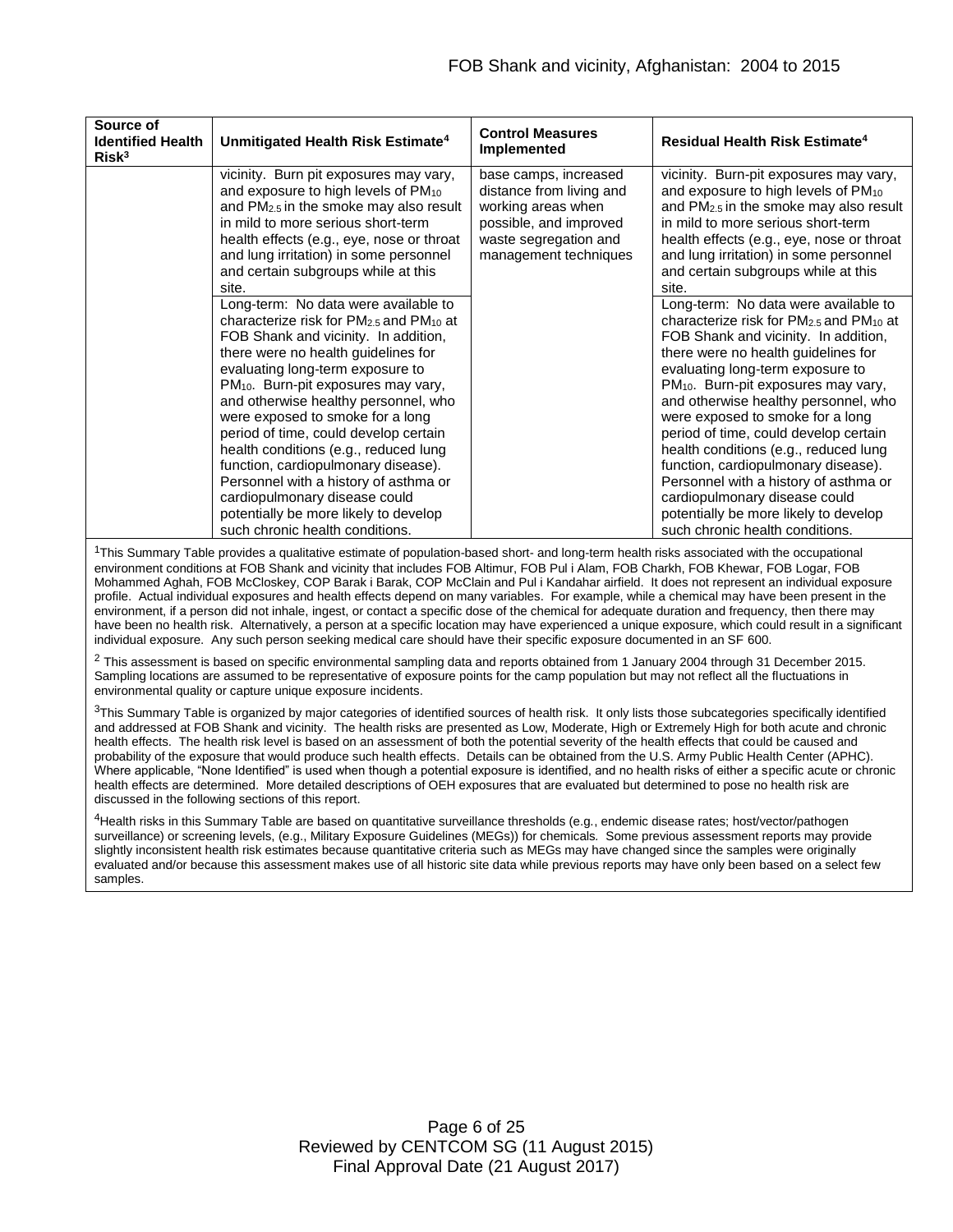# **1 Discussion of Health Risks at FOB Shank, Afghanistan by Source**

The following sections provide additional information about the OEH conditions summarized above. All risk assessments were performed using the methodology described in the U.S. Army Public Health Command Technical Guide 230 (*Environmental Health Risk Assessment and Chemical Exposure Guidelines for Deployed Military Personnel)* (Reference 4). All OEH risk estimates represent residual risk after accounting for preventive controls in place. Occupational exposures and exposures to endemic diseases are greatly reduced by preventive measures. For environmental exposures related to airborne dust, there are limited preventive measures available, and available measures have little efficacy in reducing exposure to ambient conditions.

# **2 Air**

## 2.1 Site-Specific Sources Identified

FOB Shank is situated in a dusty semi-arid desert environment. Inhalational exposure to high levels of dust and particulate matter, such as during high winds or dust storms may result in mild to more serious short-term health effects (e.g., eye, nose or throat and lung irritation) in some personnel. Additionally, certain subgroups of the deployed forces (e.g., those with pre-existing asthma/cardio pulmonary conditions) are at greatest risk of developing notable health effects.

## 2.2 Particulate matter

Particulate matter (PM) is a complex mixture of extremely small particles suspended in the air. The PM includes solid particles and liquid droplets emitted directly into the air by sources such as power plants, motor vehicles, aircraft, generators, construction activities, fires, and natural windblown dust. The PM can include sand, soil, metals, volatile organic compounds (VOCs), allergens, and other compounds such as nitrates or sulfates that are formed by condensation or transformation of combustion exhaust. The PM composition and particle size vary considerably depending on the source. Generally, PM of health concern is divided into two fractions:  $PM_{10}$ , which includes coarse particles with a diameter of 10 micrometers or less, and fine particles less than 2.5 micrometers ( $PM_{2.5}$ ), which can reach the deepest regions of the lungs when inhaled. Exposure to excessive PM is linked to a variety of potential health effects.

## 2.3 Particulate matter, less than 10 micrometers (PM $_{10}$ )

# 2.3.1 Exposure Guidelines:

Short-term (24-hour) PM<sub>10</sub> (micrograms per cubic meter, μg/m<sup>3</sup>):

- 
- Marginal MEG  $= 420$
- Critical MEG =  $600$
- Long-term  $PM_{10}$  MEG ( $\mu$ g/m<sup>3</sup>):
- Negligible MEG =  $250$   $\bullet$  Not defined and not available.

2.3.2 Sample data/Notes:

A total of 11 valid PM<sub>10</sub> air samples were collected between 2007 and 2012. The range of 24hour PM<sub>10</sub> concentrations was 3  $\mu$ g/m<sup>3</sup> – 780  $\mu$ g/m<sup>3</sup> with an average concentration of 204  $\mu$ g/m<sup>3</sup>.

> Page 7 of 25 Reviewed by CENTCOM SG (11 August 2015) Final Approval Date (21 August 2017)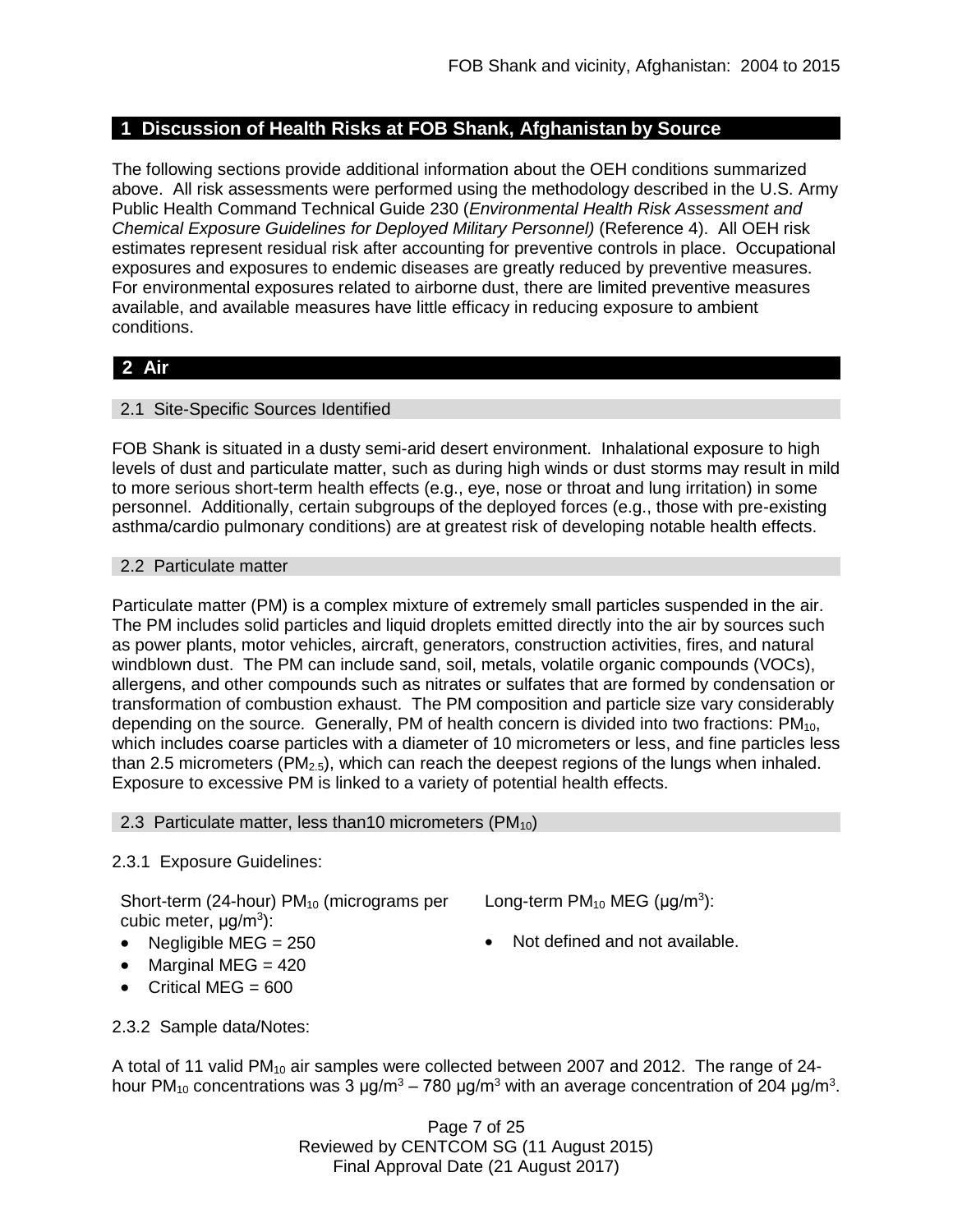FOB Shank: A total of five valid  $PM_{10}$  air samples were collected from 21 September 2007 to 8 June 2012. The range of 24-hour  $PM_{10}$  concentrations was 3  $\mu$ g/m<sup>3</sup> – 230  $\mu$ g/m<sup>3</sup> with an average concentration of 105  $\mu$ g/m<sup>3</sup>.

FOB Charkh: A total of two valid  $PM_{10}$  air samples were collected from 18-19 March 2012. The range of 24-hour PM<sub>10</sub> concentrations was 371  $\mu$ g/m<sup>3</sup> – 780  $\mu$ g/m<sup>3</sup> with an average concentration of 576  $\mu$ g/m<sup>3</sup>.

COP McClain: A total of two valid  $PM_{10}$  air samples were collected from 26 December 2011 to 18 May 2012. The range of 24-hour PM<sub>10</sub> concentrations was 29  $\mu q/m^3 - 123 \mu q/m^3$  with an average concentration of 76  $\mu$ g/m<sup>3</sup>.

COP Barak i Barak: A total of two valid  $PM_{10}$  air samples were collected from 10 May 2012 to 11 May 2012. The range of 24-hour  $PM_{10}$  concentrations was 43  $\mu$ g/m<sup>3</sup> – 73  $\mu$ g/m<sup>3</sup> with an average concentration of 58  $\mu$ g/m<sup>3</sup>.

## 2.3.3 Short-term health risks:

**High:** The short-term PM<sub>10</sub> health risk was High based on peak PM<sub>10</sub> sample concentrations. Average sample concentrations were below negligible MEGs. Under High health risk conditions, significant mission degradation would be expected, which could prevent full mission completion and/or mission completion to standard. A High health risk assessment is expected to significantly degrade mission capabilities by lowering the execution standard, preventing completion of essential tasks, and jeopardizing mission completion if hazards arise during the mission. Some in-theater medical countermeasures and resources anticipated (Reference 4, Table 3-2). Confidence in the short-term  $PM_{10}$  health risk assessments is low due to limited data (Reference 4, Table 3-6).

For the highest-observed  $PM_{10}$  sample concentrations, the hazard severity was critical. During peak exposures at the critical hazard severity level (above 600  $\mu$ g/m<sup>3</sup>), the results predict that most, if not all, personnel would have experienced very notable eye, nose, and throat irritation and respiratory effects. Visual acuity is impaired, as is overall aerobic capacity. Some personnel will not have been able to perform their assigned duties. Some lost-duty days expected. Those with a history of asthma or cardiopulmonary disease will have experienced more severe symptoms.

2.3.4 Long-term health risk:

**Not Evaluated-no available health guidelines**. The U.S. Environmental Protection Agency (EPA) has retracted its long-term standard (National Ambient Air Quality Standards) for PM<sub>10</sub> due to an inability to clearly link chronic health effects with chronic  $PM_{10}$  exposure levels.

2.4 Particulate Matter, less than 2.5 micrometers ( $PM<sub>2.5</sub>$ )

2.4.1 Exposure Guidelines:

Short-term (24-hour)  $PM<sub>2.5</sub>$  ( $\mu$ g/m<sup>3</sup>):

- Negligible MEG =  $65$  Negligible MEG =  $15$
- Marginal MEG =  $250$  Marginal MEG =  $65$ .
- $\bullet$  Critical MEG = 500

): Long-term (1year)  $PM_{2.5}$  MEGs ( $\mu$ g/m<sup>3</sup>):

- 
- 

Page 8 of 25 Reviewed by CENTCOM SG (11 August 2015) Final Approval Date (21 August 2017)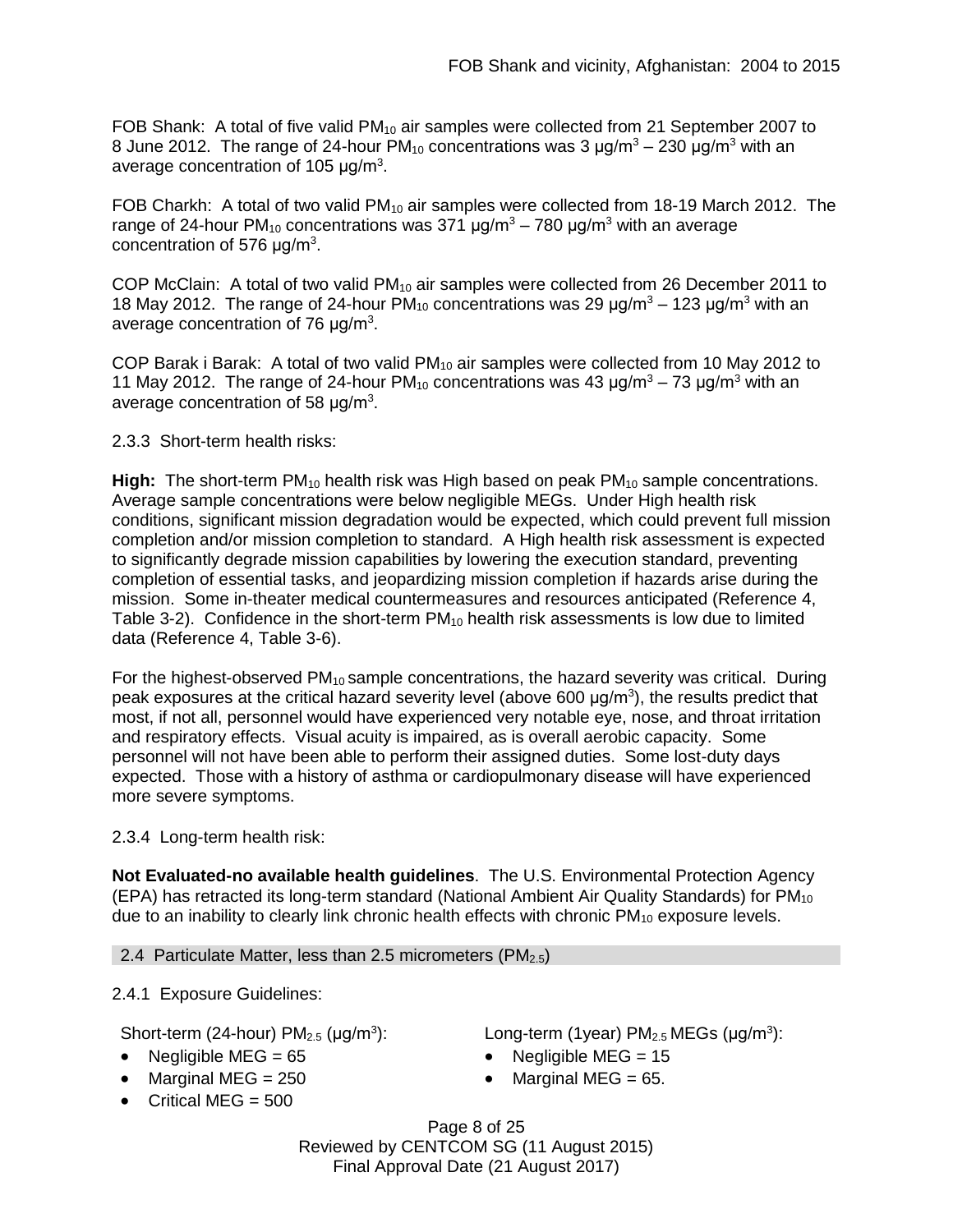2.4.2 Sample data/Notes:

COP McClain: One valid  $PM_{2.5}$  air sample was collected on 8 July 2013. It had a concentration of 76  $\mu$ g/m<sup>3</sup>.

2.4.3 Short- and long-term health risks:

**Not able to be evaluated.** One sample is insufficient to assess risk.

2.5 Airborne Metals

2.5.1 Sample data/Notes:

One valid PM2.5 airborne metal sample was collected at COP McClain on 8 July 2013.

2.5.2 Short- and long-term health risks:

**None identified based on the available sampling data.** No parameters exceeded their respective MEGs; however, only limited samples were taken and may not be representative of actual exposure.

#### 2.6 Volatile Organic Compounds

2.6.1 Sample data/Notes:

The health risk assessment is based on average and peak concentration of six valid VOC air samples collected from 10 June 2013 to 4 August 2014 and the likelihood of exposure. None of the analyzed VOC pollutants were found at concentrations above short or long-term MEGs.

2.6.2 Short- and long-term health risks:

**None identified based on the available sampling data.** No parameters exceeded 1-year Negligible MEGs; however, only limited samples were taken and may not be representative of actual exposure.

# **3 Soil**

#### 3.1 Site-Specific Sources Identified:

3.2 Sample data/Notes:

FOB Shank: A total of 13 valid samples were collected from 16 May 2007 to 10 June 2013.

FOB Charkh: A total of three valid samples were collected on 20 March 2012.

FOB Altimur: A total of three valid samples were collected from 22 February 2008 to 9 April 2012.

FOB Pul i Alam: A total of four valid samples were collected from 27 January 2012 to 1 July 2013.

> Page 9 of 25 Reviewed by CENTCOM SG (11 August 2015) Final Approval Date (21 August 2017)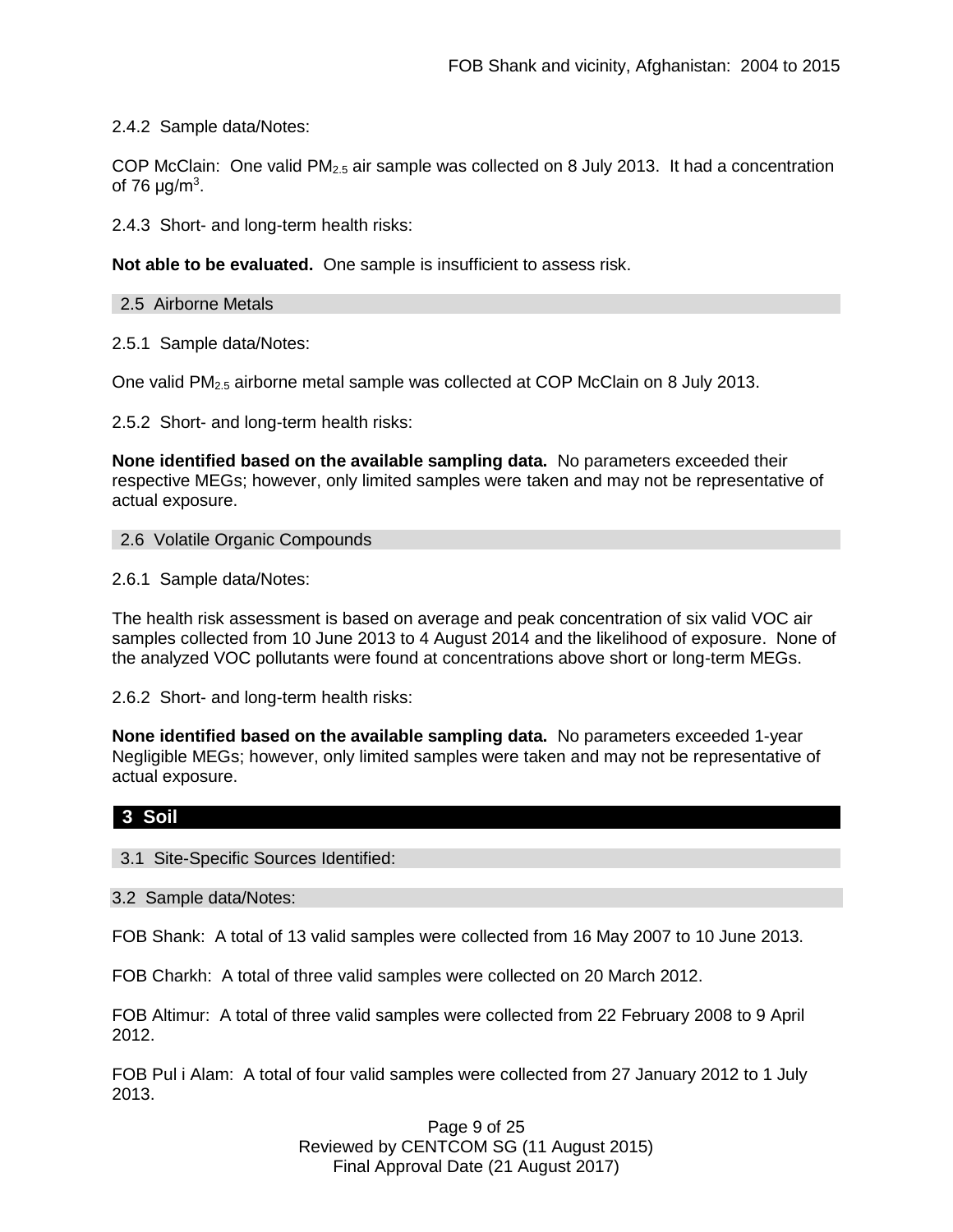FOB Kherwar: A total of one valid sample was collected on 4 May 2012.

FOB McCloskey: A total of six valid samples were collected on 15 May 2014.

COP McClain: A total of three valid samples were collected from 18 April 2012 to 26 April 2014.

COP Barak i Barak: A total of two valid samples were collected from 11 May 2012 to 14 May 2013.

The primary soil contamination exposure pathways are dermal contact and dust inhalation. Typical parameters analyzed for included Semi-volatile Organic Compounds (SVOCs), heavy metals, Polychlorinated biphenyls (PCBs), pesticides, and herbicides. The assumed percent of the population exposed to soil and associated dust in the sampled areas was >75% for all samples. For the risk assessment, personnel are assumed to remain at this location for 6 months to 1 year.

#### 3.3 Short-term health risk:

**Not an identified source of health risk**. Currently, sampling data for soil are not evaluated for short-term (acute) health risks**.**

#### 3.4 Long-term health risk:

**None identified based on available sample data.** No parameters exceeded 1-year Negligible MEGs.

# **4 Water**

In order to assess the health risk to U.S. personnel from exposure to water in theater, APHC identified the most probable exposure pathways. These are based on the administrative information provided on the field data sheets submitted with the samples taken over the time period being evaluated. It is assumed that 100% of all U.S. personnel at FOB Shank and vicinity will be directly exposed to Reverse Osmosis Water Purification Unit-treated and disinfected fresh non-potable bulk water, since this classification of water is primarily used for personal hygiene, showering, cooking, and for use at vehicle wash racks. Field data sheets indicate that bottled water is the main source for primary drinking water.

#### 4.1 Drinking Water: Bottled or Packaged Water

- 4.1.1 Site-Specific Sources Identified
- 4.1.2 Sample data/Notes:

To assess the potential for adverse health effects to troops, the following assumptions were made about dose and duration: A conservative (protective) assumption was that personnel routinely ingested 5 liters per day (L/day) of bottled water for up to 365 days (1 year). It was further assumed that control measures were not used. No samples were provided for analysis.

> Page 10 of 25 Reviewed by CENTCOM SG (11 August 2015) Final Approval Date (21 August 2017)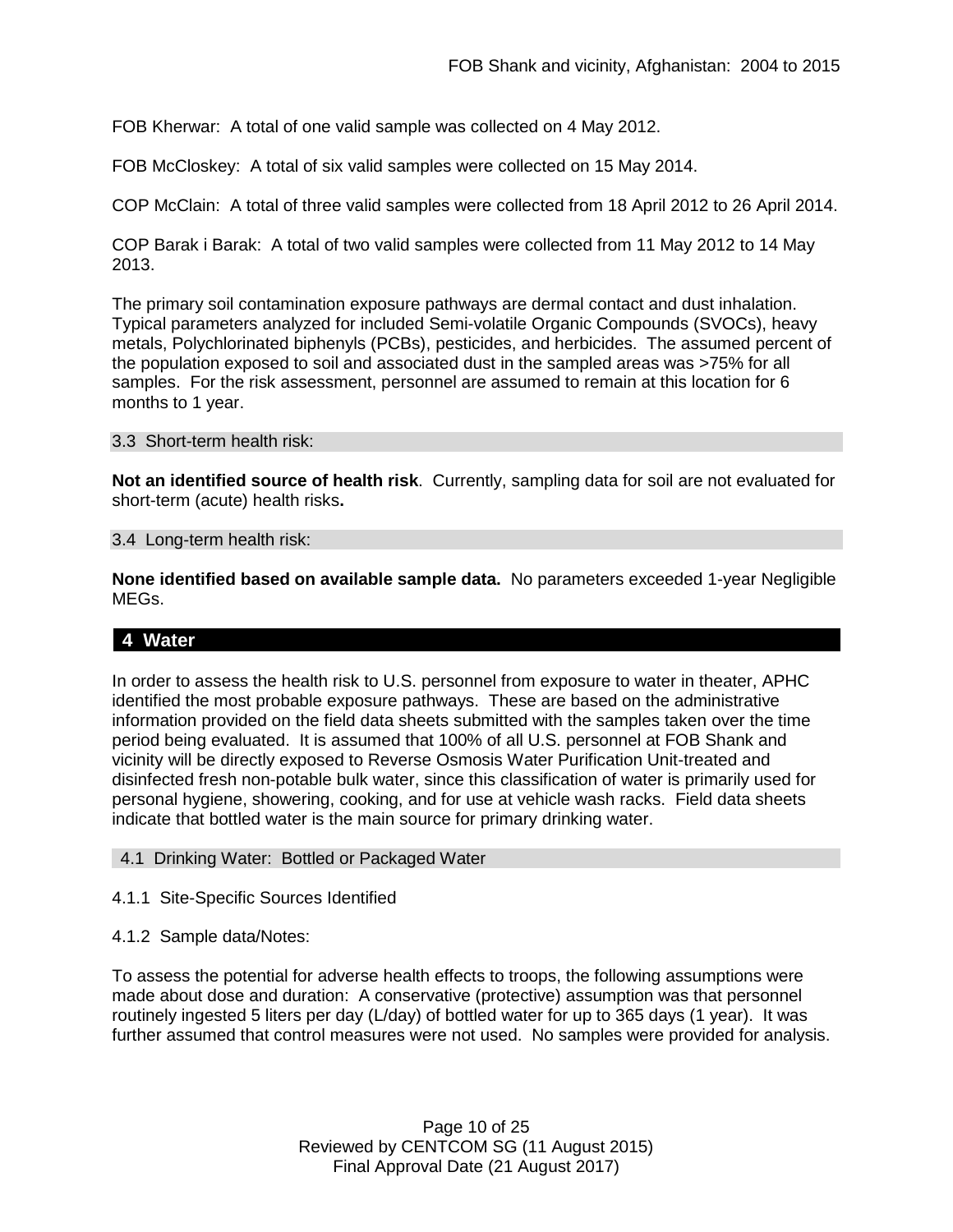## 4.1.3 Short-term and long-term health risk:

**Not able to be evaluated.** No samples provided for analysis.

#### 4.2 Non-Drinking Water: Disinfected Fresh and Untreated

#### 4.2.1 Site-Specific Sources Identified

Although the primary route of exposure for most microorganisms is ingestion of contaminated water, dermal exposure to some microorganisms, chemicals, and biologicals may also cause adverse health effects. Complete exposure pathways would include drinking, brushing teeth, personal hygiene, cooking, providing medical and dental care using a contaminated water supply or during dermal contact at vehicle or aircraft wash racks.

4.2.2 Sample data/Notes:

FOB Shank: A total of 17 valid samples were collected from 18 May 2007 to 15 September 2014.

FOB Charkh: A total of one valid sample was collected on 20 March 2012.

FOB Altimur: A total of three valid samples were collected from 22 February 2008 to 23 January 2012.

FOB Pul i Alam: A total of five valid samples were collected from 22 June 2006 to 1 July 2013.

FOB Kherwar: A total of two valid samples were collected on 16 March 2010 and 26 November 2011.

COP McClain: A total of four valid samples were collected from 26 December 2011 to 27 April 2014.

COP Barak i Barak: A total of three valid samples were collected from 16 February 2010 to 14 May 2013.

To assess the potential for adverse health effects to troops, the following assumptions were made about dose and duration: All U.S. personnel at this location were expected to remain at this site for approximately1 year. A conservative (protective) assumption is that personnel routinely consumed less than 5-L/day of non-drinking water for up to 365 days (1 year). It is further assumed that control measures and/or PPE were not used.

4.2.3 Short-term health risks:

**None identified based on the available sampling data.** No parameters exceeded their respective short-term Negligible MEGs

> Page 11 of 25 Reviewed by CENTCOM SG (11 August 2015) Final Approval Date (21 August 2017)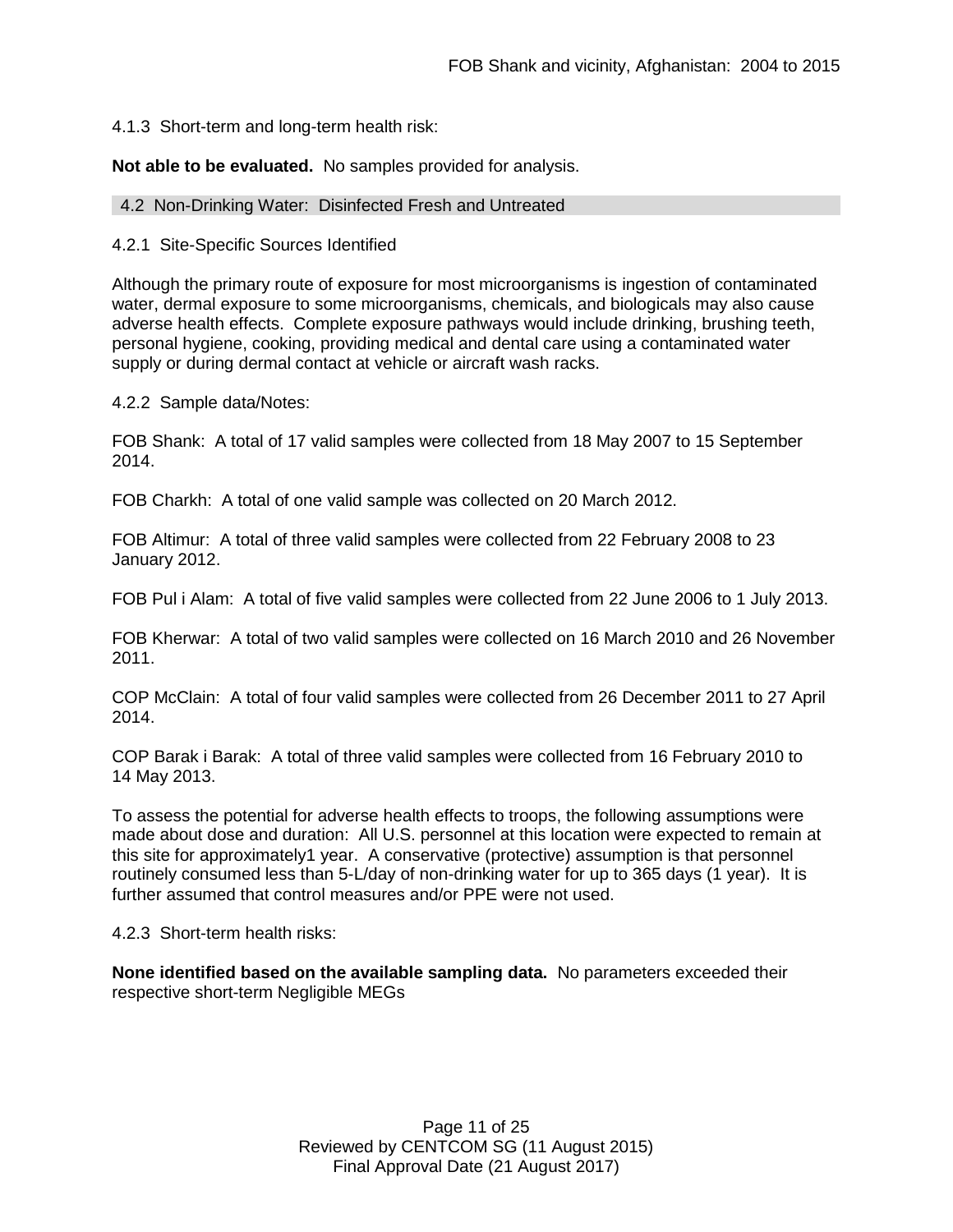## 4.2.4 Long-term health risks:

One sample at Pul i alam in 2008 exceeded the long-term MEG for Antimony; however, was not evaluated for chronic risk due to being detected in only a single sample. All other chemicals were below their respective MEGs.

# **5 Military Unique**

### 5.1 Chemical Biological, Radiological Nuclear Weapons

No specific hazard sources were documented in DOEHRS or MESL from 01 January 2004 through 31 December 2015.

#### 5.2 Depleted Uranium

No specific hazard sources were documented in DOEHRS or MESL from 01 January 2004 through 31 December 2015.

#### 5.3 Ionizing Radiation

No specific hazard sources were documented in DOEHRS or MESL from 01 January 2004 through 31 December 2015.

#### 5.4 Non-Ionizing Radiation

No specific hazard sources were documented in DOEHRS or MESL from 01 January 2004 to 04 August 2014.

# **6 Endemic Diseases**

This document lists the endemic diseases reported in the region, its specific health risks and severity and general health information about the diseases. CENTCOM Modification (MOD) 12 (Reference 6) lists deployment requirements, to include immunizations and chemoprophylaxis, in effect during the timeframe of this summary.

#### 6.1 Foodborne and Waterborne Diseases

Foodborne and waterborne diseases in the area are transmitted through the consumption of local food and water. Local unapproved food and water sources (including ice) are heavily contaminated with pathogenic bacteria, parasites, and viruses to which most U.S. Service members have little or no natural immunity. Effective host nation disease surveillance does not exist within the country. Only a small fraction of diseases are identified or reported in host nation personnel. Diarrheal diseases are expected to temporarily incapacitate a very high percentage of U.S. personnel within days if local food, water, or ice is consumed. Hepatitis A and typhoid fever infections typically cause prolonged illness in a smaller percentage of unvaccinated personnel. Vaccinations are required for DOD personnel and contractors. In addition, although not specifically assessed in this document, significant outbreaks of viral gastroenteritis (e.g., norovirus) and food poisoning (e.g., *Bacillus cereus*, *Clostridium perfringens*, *Staphylococcus*) may occur. Key disease risks are summarized below:

> Page 12 of 25 Reviewed by CENTCOM SG (11 August 2015) Final Approval Date (21 August 2017)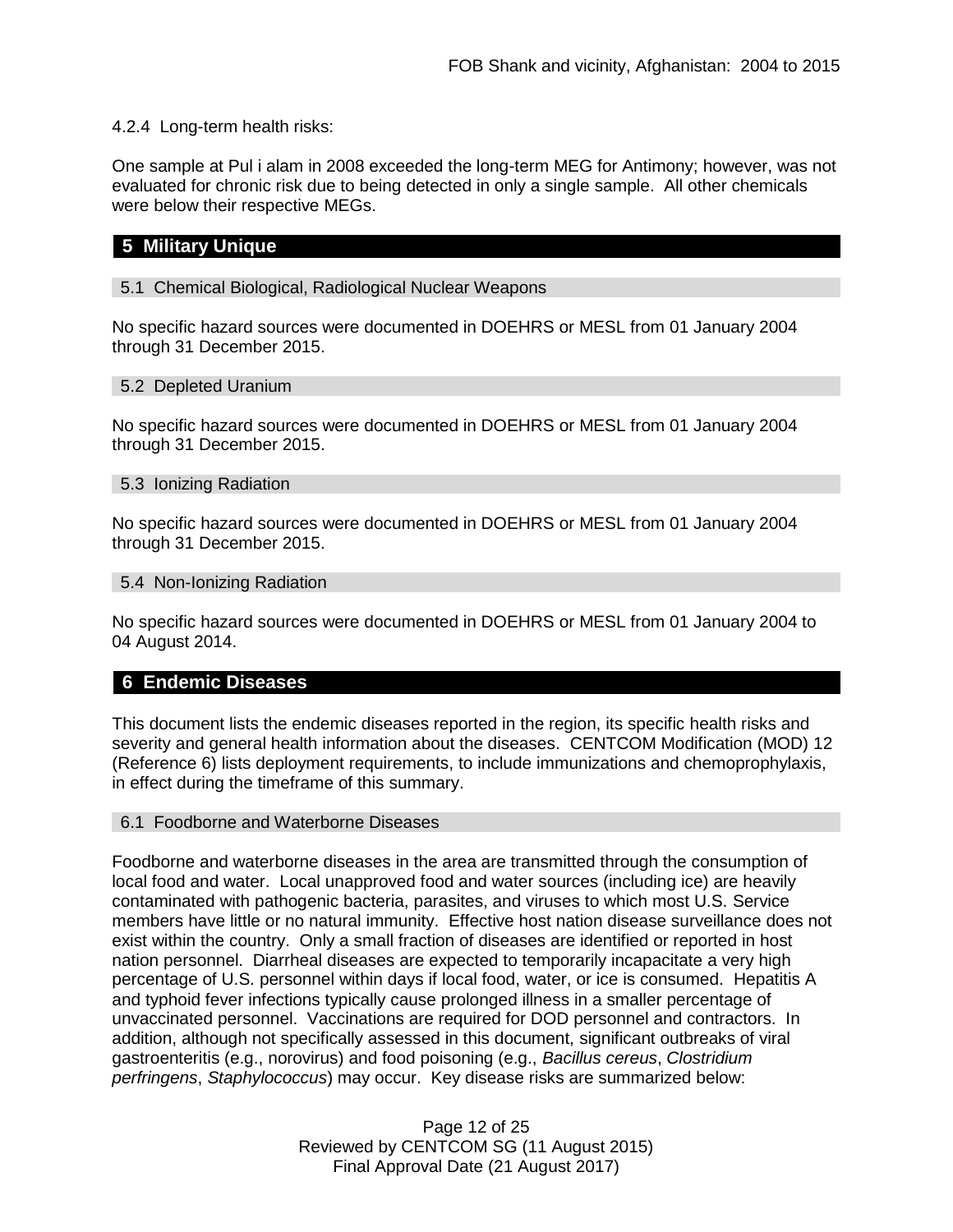Mitigation strategies were in place and included consuming food and water from approved sources, vaccinations (when available), frequent hand washing, and general sanitation practices.

6.1.1 Diarrheal diseases (bacteriological):

**High, mitigated to Low**: Diarrheal diseases are expected to temporarily incapacitate a very high percentage of personnel (potentially over 50% per month) within days if local food, water, or ice is consumed. Field conditions (including lack of hand washing and primitive sanitation) may facilitate person-to-person spread and epidemics. Typically, mild disease treated in outpatient setting; recovery and return to duty in less than 72 hours with appropriate therapy. A small proportion of infections may require greater than 72 hours limited duty or hospitalization.

6.1.2 Hepatitis A, typhoid/paratyphoid fever, and diarrhea-protozoal:

**High, mitigated to Low**: Unmitigated health risk to U.S. personnel is High year round for hepatitis A and typhoid/paratyphoid fever, and Moderate for diarrhea-protozoal. Mitigation was in place to reduce the risks to Low. Hepatitis A, typhoid/paratyphoid fever, and diarrheaprotozoal disease may cause prolonged illness in a small percentage of personnel (less than 1% per month). Although much rarer, other potential diseases in this area that are also considered a Moderate risk include: epatitis E, diarrhea-cholera, and brucellosis.

## 6.1.3 Polio:

**Low**: Potential health risk to U.S. personnel is Low. Despite a concerted global eradication campaign, poliovirus continues to affect children and adults in Afghanistan, Pakistan, and some African countries. Polio is a highly infectious disease that invades the nervous system. The virus is transmitted by person-to-person, typically by hands, food or water contaminated with fecal matter, or through direct contact with the infected person's saliva. An infected person may spread the virus to others immediately before and about 1 to 2 weeks after symptoms appear. The virus can live in an infected person's feces for many weeks. About 90% of people infected have no symptoms, and about 1% have a very severe illness leading to muscle weakness, difficulty breathing, paralysis, and sometimes death. People who do not have symptoms can still pass the virus to others and make them sick.

6.1.4 Short-term Health Risks:

**Low**: The overall unmitigated short-term risk associated with foodborne and waterborne diseases are considered High (bacterial diarrhea, hepatitis A, typhoid/paratyphoid fever) to Moderate (diarrhea-cholera, diarrhea-protozoal, brucellosis, hepatitis E,) to Low (polio) if local food or water is consumed. Preventive Medicine measures reduced the risk to Low. Confidence in the health risk estimate is high.

#### 6.1.5 Long-term Health Risks:

# **None identified based on available data.**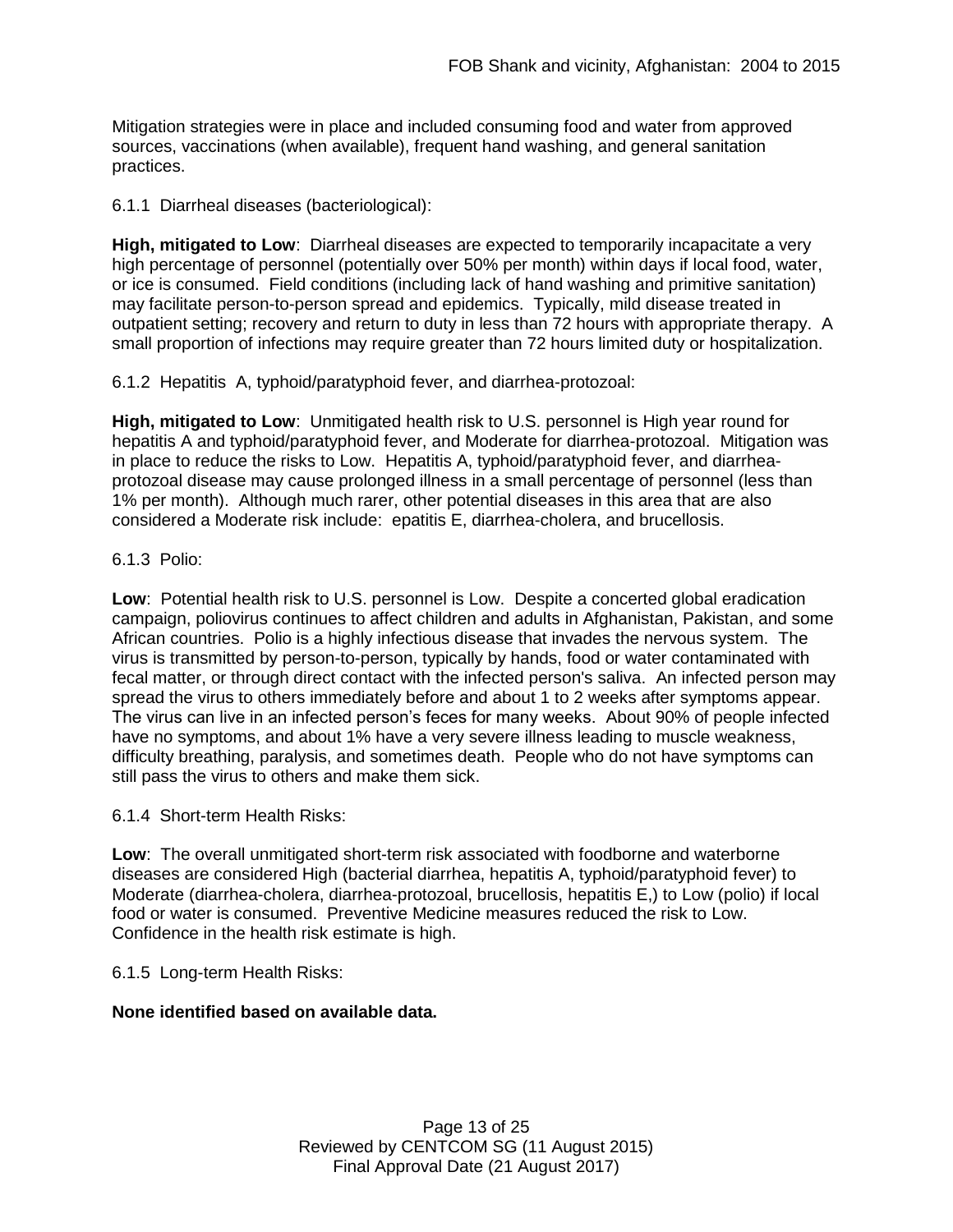### 6.2 Arthropod Vector-Borne Diseases

During the warmer months, the climate and ecological habitat support populations of arthropod vectors, including mosquitoes, ticks, mites, and sandflies. Significant disease transmission is sustained countrywide, including urban areas. Malaria, the major vector-borne health risk in Afghanistan, is capable of debilitating a high percentage of personnel for up to a week or more. Mitigation strategies were in place and included proper wear of treated uniforms, application of repellent to exposed skin, and use of bed nets and chemoprophylaxis (when applicable). Additional methods included the use of pesticides, reduction of pest/breeding habitats, and engineering controls.

## 6.2.1 Malaria:

**High, mitigated to Low:** Potential unmitigated risk to U.S. personnel is High during warmer months (typically April through November) but reduced to Low with mitigation measures. Malaria incidents are often associated with the presence of agriculture activity, including irrigation systems and standing water, which provide breeding habitats for vectors. A small number of cases may occur among personnel exposed to mosquito (*Anopheles spp*.) bites. Malaria incidents may cause debilitating febrile illness typically requiring 1 to 7 days of inpatient care, followed by return to duty. Severe cases may require intensive care or prolonged convalescence.

## 6.2.2 Leishmaniasis:

**Moderate, mitigated to Low**: The disease risk is Moderate during the warmer months when sandflies are most prevalent but reduced to Low with mitigation measures. Leishmaniasis is transmitted by sandflies. There are two forms of the diseas: cutaneous (acute form) and visceral (a more latent form of the disease). The leishmaniasis parasites may survive for years in infected individuals, and this infection may go unrecognized by physicians in the United States when infections become symptomatic years later. Cutaneous infection is unlikely to be debilitating, though lesions may be disfiguring. Visceral leishmaniasis disease can cause severe febrile illness, which typically requires hospitalization with convalescence over 7 days.

6.2.3 Crimean-Congo hemorrhagic fever:

**Moderate, mitigated to Low**: Unmitigated risk is Moderate but reduced to Low with mitigation measures. Crimean-Congo hemorrhagic fever occurs in rare cases (less than 0.1% per month attack rate in indigenous personnel) and is transmitted by tick bites or occupational contact with blood or secretions from infected animals. The disease typically requires intensive care with fatality rates from 5% to 50%.

# 6.2.4 Sandfly fever:

**Moderate, mitigated to Low**: Sandfly fever has a Moderate risk with potential disease rates from 1% to 10% per month under worst case conditions. Mitigation measures reduced the risk to Low. The disease is transmitted by sandflies and occurs more commonly in children though adults are still at risk. Sandfly-fever disease typically resulted in debilitating febrile illness requiring 1 to 7 days of supportive care followed by return to duty.

> Page 14 of 25 Reviewed by CENTCOM SG (11 August 2015) Final Approval Date (21 August 2017)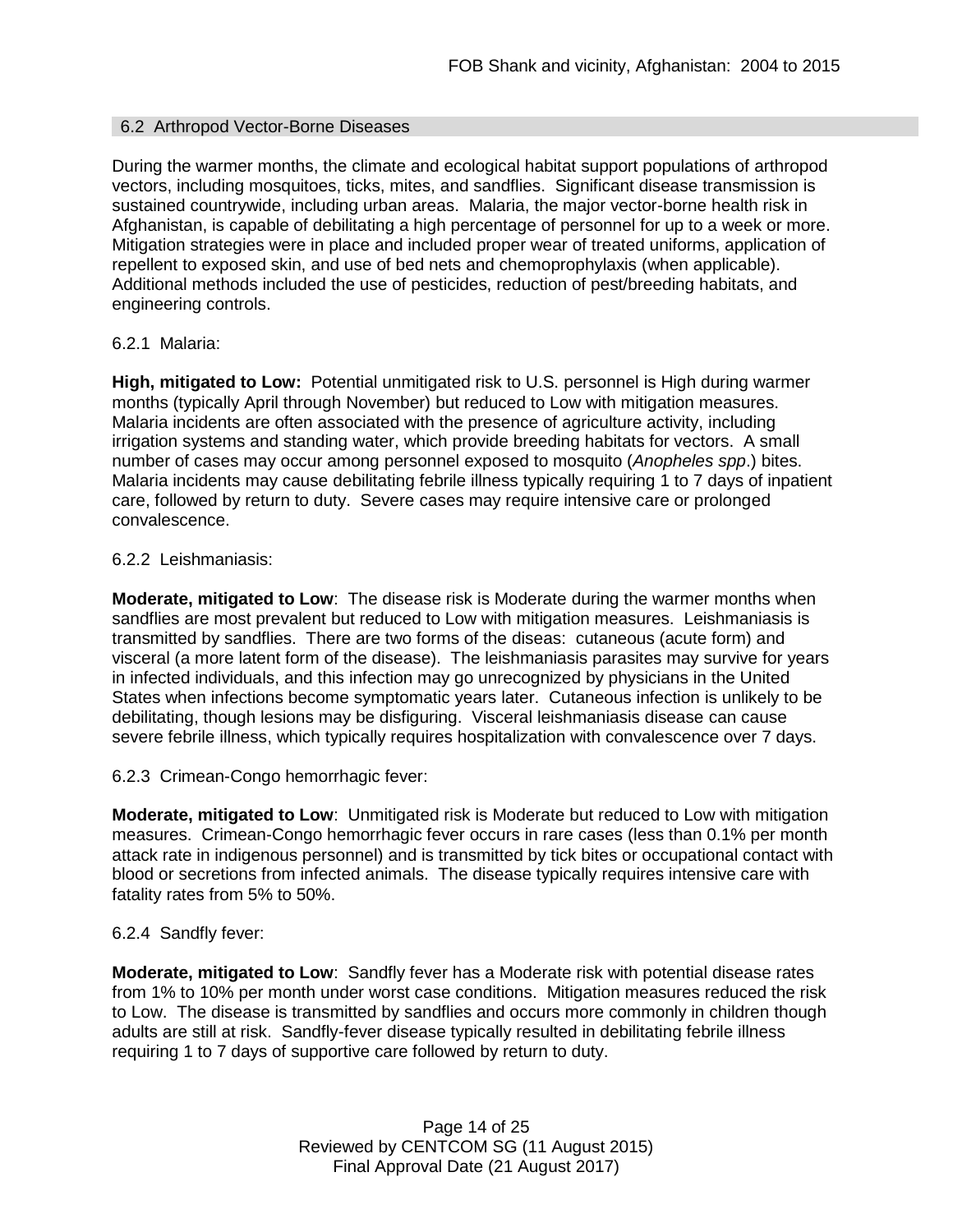# 6.2.5 Plague:

**Low:** Potential health risk to U.S. personnel is Low year round. Bubonic plague typically occurred as sporadic cases among people who encounter wild rodents and their fleas during work, hunting, or camping activities. Outbreaks of human plague are rare and typically occur in crowded urban settings associated with large increases in infected commensal rats (*Rattus rattus*) and their flea populations. Some untreated cases of bubonic plague may develop into secondary pneumonic plague. Respiratory transmission of pneumonic plague is rare but has the potential to cause significant outbreaks. Close contact is usually required for transmission. In situations where respiratory transmission of plague is suspected, weaponized agent must be considered. Extremely rare cases (less than 0.01% per month attack rate) could occur. Incidence could result in potentially severe illness, which may require more than 7 days of hospitalization and convalescence.

## 6.2.6 Typhus-mite-borne (scrub typhus**):**

**Moderate, mitigated to Low:** Potential health risk to U.S. personnel is Moderate during warmer months (typically March through November) when vector activity is highest. Mitigation measures reduced the risk to Low. Mite-borne typhus is a significant cause of febrile illness in local populations with rural exposures in areas where the disease is endemic. Large outbreaks have occurred when non-indigenous personnel, such as military forces, enter areas with established local transmission. The disease is transmitted by the larval stage of trombiculid mites (chiggers), which are typically found in areas of grassy or scrubby vegetation, often in areas, which have undergone clearing and regrowth. Habitats may include sandy beaches, mountain deserts, cultivated rice fields, and rain forests. Although data are insufficient to assess potential disease rates, attack rates can be very high (over 50%) in groups of personnel exposed to heavily infected "mite islands" in focal areas. The disease can cause debilitating febrile illness typically requiring 1 to 7 days of inpatient care, followed by return to duty.

6.2.7 West Nile fever:

**Low**: West Nile fever is present. The disease is maintained by the bird population and transmitted to humans via mosquito vector. Typically, infections in young, healthy adults were asymptomatic although fever, headache, tiredness, body aches (occasionally with a skin rash on trunk of body), and swollen lymph glands can occurred. This disease is associated with a Low risk estimate.

#### 6.2.8 Short-term health risks:

**Low:** The unmitigated health risk estimate is High for malaria (infection rate of less than 1% per month); Moderate for leishmaniasis-cutaneous (acute), Crimean-Congo hemorrhagic fever, sandfly fever, typhus-miteborn;, and Low for the plague and West Nile fever. Health risk is reduced to Low by proper wear of the uniform, application of repellent to exposed skin, and appropriate chemoprophylaxis. Confidence in health risk estimate was high.

6.2.9 Long-term health risks:

**Low:** The unmitigated risk is Moderate for leishmaniasis-visceral (chronic). Risk is reduced to Low by properly wearing the uniform and applying repellent to exposed skin. Confidence in the risk estimate is high.

> Page 15 of 25 Reviewed by CENTCOM SG (11 August 2015) Final Approval Date (21 August 2017)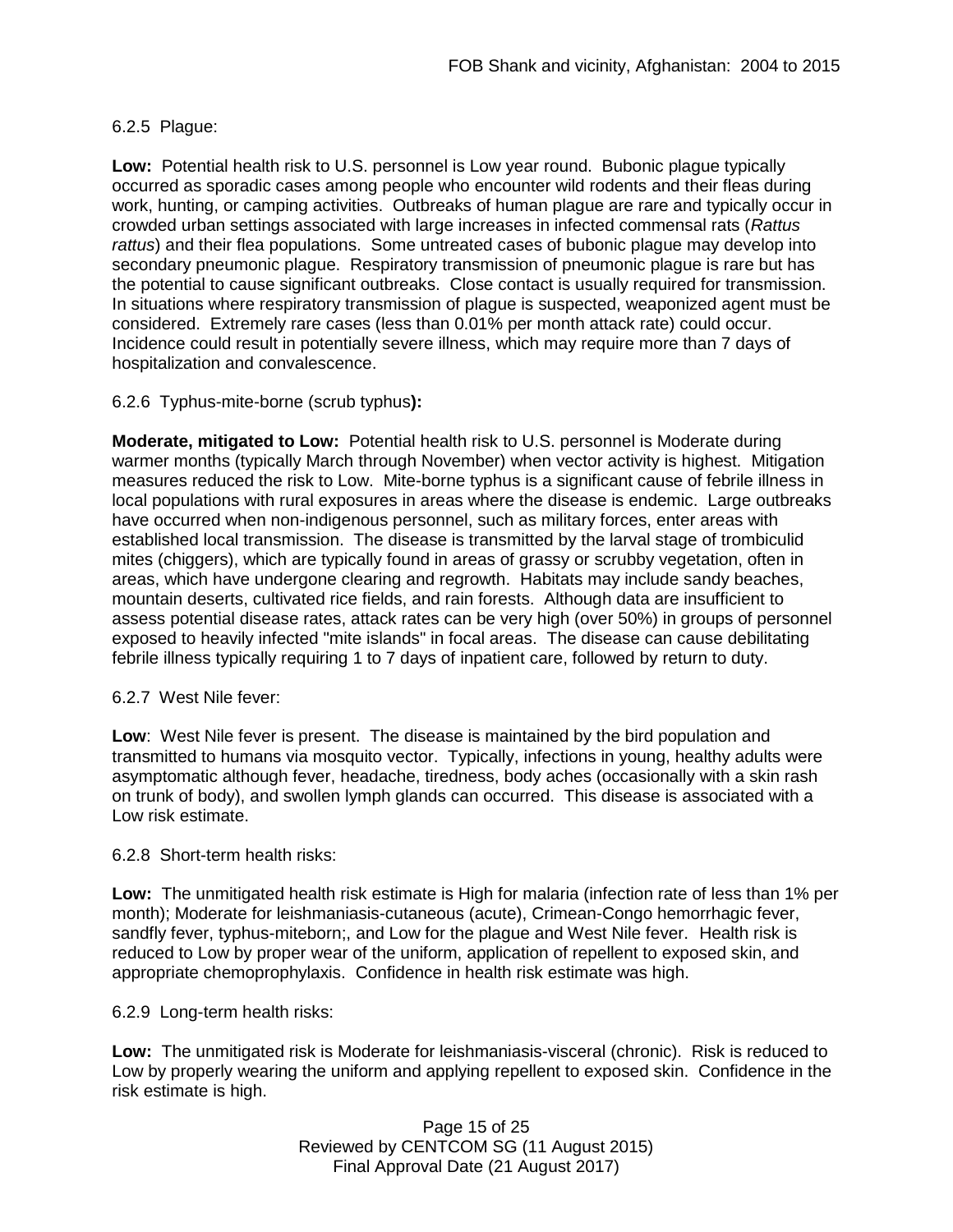#### 6.3 Water Contact Diseases

Operations or activities that involve extensive water contact may result in personnel being temporarily debilitated with leptospirosis in some locations. Leptospirosis health risk typically increases during flooding. In addition, although not specifically assessed in this document, bodies of surface water are likely to be contaminated with human and animal waste. Activities such as wading or swimming may result in exposures to enteric diseases (e.g., diarrhea and hepatitis) via incidental ingestion of water. Prolonged water contact also may lead to the development of a variety of potentially debilitating skin conditions such as bacterial or fungal dermatitis. Mitigation strategies were in place and included avoiding water contact and recreational water activities, proper wear of uniform (especially footwear), and protective coverings for cuts/abraded skin.

#### 6.3.1 Leptospirosis:

**Moderate, mitigated to Low**: Human infections occur seasonally (typically April through November) through exposure to water or soil contaminated by infected animals and is associated with wading, and swimming in contaminated, untreated open water. The occurrence of flooding after heavy rainfall facilitates the spread of the organism because as water saturates the environment, *Leptospira* present in the soil passes directly into surface waters. *Leptospira* can enter the body through cut or abraded skin, mucous membranes, and conjunctivae. Infection may also occur from ingestion of contaminated water. The acute, generalized illness associated with infection may mimic other tropical diseases (e.g., dengue fever, malaria, and typhus); common symptoms include fever, chills, myalgia, nausea, diarrhea, cough, and conjunctival suffusion. Manifestations of severe disease can include jaundice, renal failure, hemorrhage, pneumonitis, and hemodynamic collapse. Recreational activities involving extensive water contact may result in personnel being temporarily debilitated with leptospirosis. Incidence could result in debilitating febrile illness typically requiring 1 to 7 days of inpatient care, followed by return to duty; some cases may require prolonged convalescence. This disease is associated with a Moderate health risk estimate.

6.3.2 Short-term health risks:

**Low:** Unmitigated Health risk of leptospirosis is Moderate during warmer months. Mitigation measures reduce the risk to Low. Confidence in the health risk estimate is high.

6.3.3 Long-term health risks:

#### **None identified based on available data.**

#### 6.4 Respiratory Diseases

Although not specifically assessed in this document, deployed U.S. Forces may be exposed to a wide variety of common respiratory infections in the local population. These include influenza, pertussis, viral upper respiratory infections, viral and bacterial pneumonia, and others. The U.S. military populations living in close-quarter conditions are at risk for substantial person-to-person spread of respiratory pathogens. Influenza is of particular concern because of its ability to debilitate large numbers of unvaccinated personnel for several days. Mitigation strategies were in place and included routine medical screenings, vaccination, enforcing minimum space allocation in housing units, implementing head-to-toe sleeping in crowded housing units,

> Page 16 of 25 Reviewed by CENTCOM SG (11 August 2015) Final Approval Date (21 August 2017)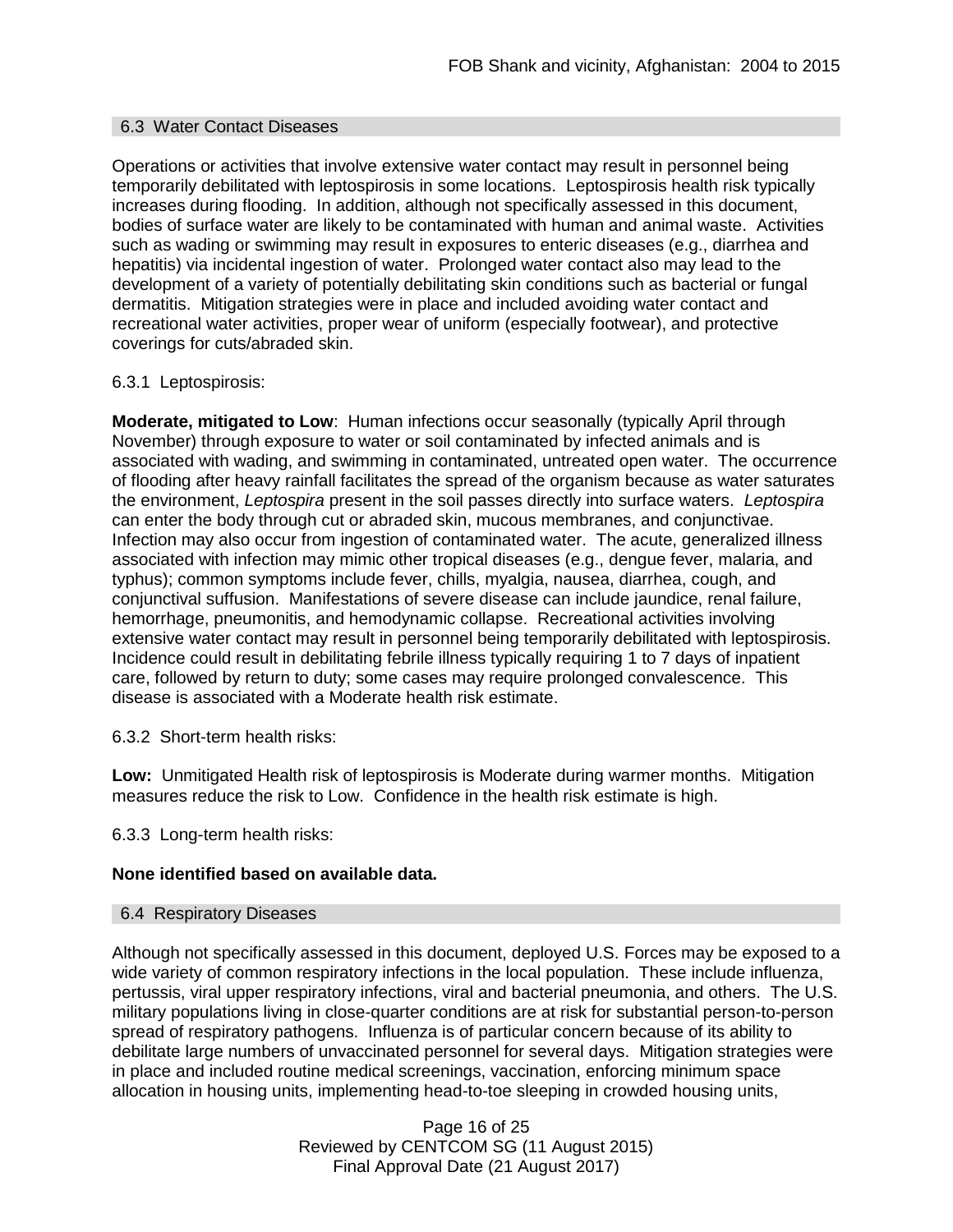implementation of PPE when necessary for healthcare providers and detention facility personnel.

### 6.4.1 Tuberculosis:

**Moderate, mitigated to Low:** Potential health risk to U.S. personnel is Moderate, mitigated to Low, year round. Transmission typically requires close and prolonged contact with an active case of pulmonary or laryngeal TB, although it also can occur with more incidental contact. The Army Surgeon General has defined increased risk in deployed Soldiers as indoor exposure to locals or third country nationals of greater than 1 hour per week in a highly endemic active TB region. Additional mitigation included active case isolation in negative pressure rooms, where available.

6.4.2 Meningococcal meningitis:

**Low:** Meningococcal meningitis poses a Low risk and is transmitted from person to person through droplets of respiratory or throat secretions. Close and prolonged contact facilitates the spread of this disease. Meningococcal meningitis is potentially a very severe disease typically requiring intensive care; fatalities may occur in 5-15% of cases.

6.4.3 Short-term health risks:

**Low:** Moderate (TB) to Low (for meningococcal meningitis). Overall risk was reduced to Low with mitigation measures. Confidence in the health risk estimate is high.

6.4.4 Long-term health risks:

**None identified based on available data.** Tuberculosis is evaluated as part of the postdeployment health assessment. A TB skin test is required post-deployment if potentially exposed and is based upon individual service policies.

#### 6.5 Animal-Contact Diseases

6.5.1 Rabies:

**Moderate, mitigated to Low:** Rabies posed a year-round Moderate risk. Occurrence in local animals was well above U.S. levels due to the lack of organized control programs. Dogs are the primary reservoir of rabies in Afghanistan and a frequent source of human exposure. Rabies is transmitted by exposure to the virus-laden saliva of an infected animal, typically through bites but could occur from scratches contaminated with the saliva. A U.S. Army Soldier deployed to Afghanistan from May 2010 to May 2011 died of rabies in New York on 31 August 2011 (Reference 7). Laboratory results indicated the Soldier was infected from contact with a dog while deployed. Although the vast majority (>99%) of persons who develop rabies disease will do so within a year after a risk exposure, there have been rare reports of individuals presenting with rabies disease up to 6 years or more after their last known risk exposure. Mitigation strategies included command emphasis of CENTCOM GO 1B, reduction of animal habitats, active pest management programs, and timely treatment of feral animal scratches/bites.

> Page 17 of 25 Reviewed by CENTCOM SG (11 August 2015) Final Approval Date (21 August 2017)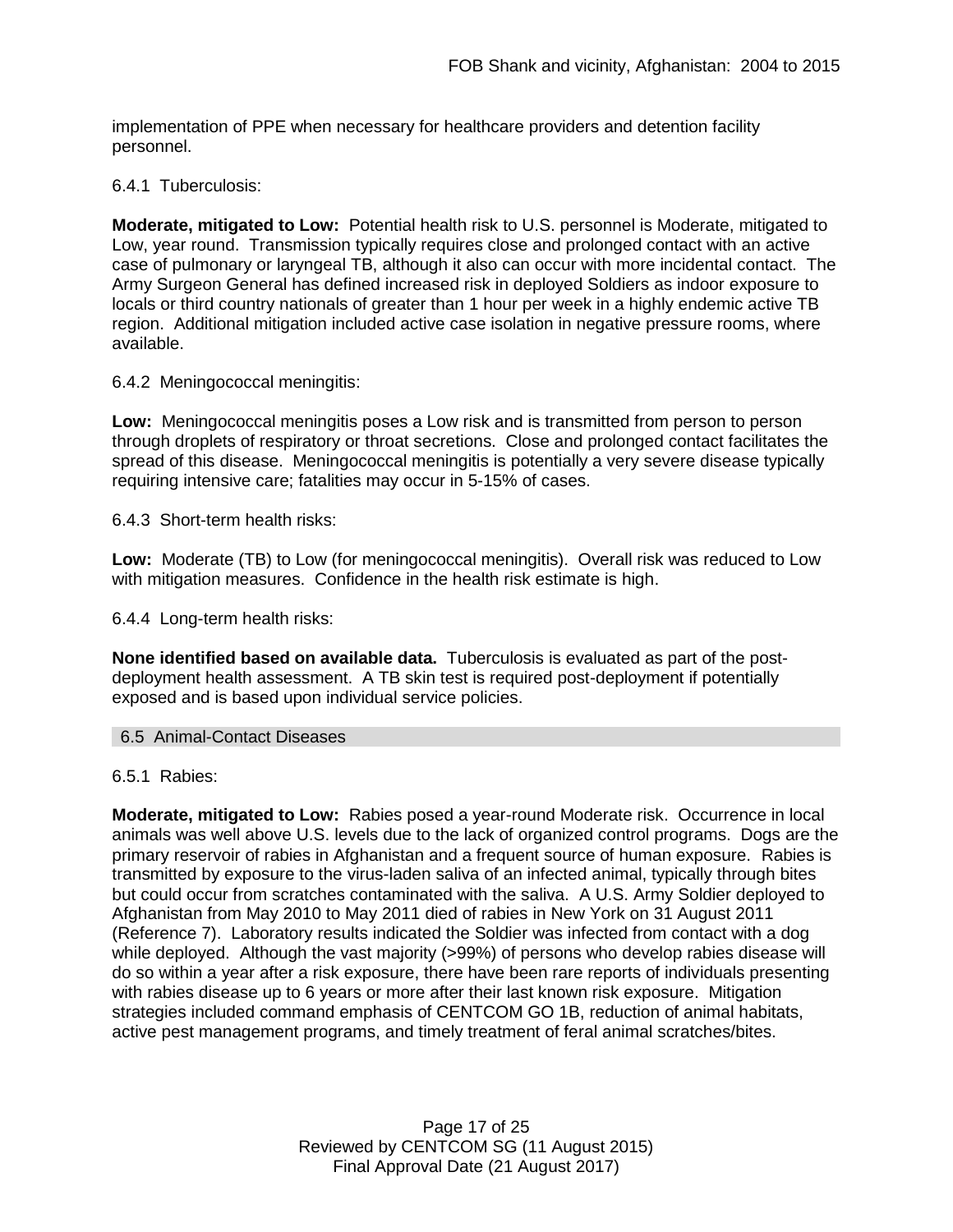## 6.5.2 Anthrax:

**Low:** Anthrax cases are rare in indigenous personnel, and pose a Low risk to U.S. personnel. Anthrax is a naturally occurring infection; cutaneous anthrax is transmitted by direct contact with infected animals or carcasses, including hides. Eating undercooked infected meat may result in contracting gastrointestinal anthrax. Pulmonary anthrax is contracted through inhalation of spores and is extremely rare. Mitigation measures included consuming approved food sources, proper food preparation and cooking temperatures, avoiding animals and farms, dust abatement when working in these areas, vaccinations, and proper PPE for personnel working with animals.

## 6.5.3 Q-Fever:

**Moderate, mitigated to Low:** Potential health risk to U.S. personnel is Moderate but mitigated to Low, year round. Rare cases are possible among personnel exposed to aerosols from infected animals, with clusters of cases possible in some situations. Significant outbreaks (affecting 1-50%) can occur in personnel with heavy exposure to barnyards or other areas where animals are kept. Unpasteurized milk may also transmit infection. The primary route of exposure is respiratory, with an infectious dose as low as a single organism. Incidence could result in debilitating febrile illness, sometimes presenting as pneumonia, typically requiring 1 to 7 days of inpatient care followed by return to duty. Mitigation strategies in place as listed in paragraph 6.5.2 except for vaccinations.

6.5.4 H5N1 avian influenza:

**Low:** Potential health risk to U.S. personnel is Low. Although H5N1 avian influenza (AI) is easily transmitted among birds, bird-to-human transmission is extremely inefficient. Human-tohuman transmission appears to be exceedingly rare, even with relatively close contact. Extremely rare cases (less than 0.01% per month attack rate) could occur. Incidence could result in very severe illness with fatality rate higher than 50% in symptomatic cases. Mitigation strategies included avoidance of birds/poultry and proper cooking temperatures for poultry products.

6.5.5 Short-term health risks:

**Low:** The short-term unmitigated risk is Moderate for rabies, and Q-fever, to Low for anthrax, and H5N1 avian influenza. Mitigation measures reduced the overall risk to Low.Confidence in risk estimate is high.

6.5.6 Long-term health risks:

**Low:** A Low long-term risk exists for rabies because, in rare cases, the incubation period for rabies can be several years.

# **7 Venomous Animal/Insect**

All information was taken directly from the Armed Forces Pest Management Board (Reference 8) and the Clinical Toxinology Resources website from the University of Adelaide, Australia (Reference 9). The species listed below have home ranges that overlap the location of FOB Shank and vicinity, and may present a health risk if personnel encounter them. See Section 10.4 for more information about pesticides and pest control measures.

> Page 18 of 25 Reviewed by CENTCOM SG (11 August 2015) Final Approval Date (21 August 2017)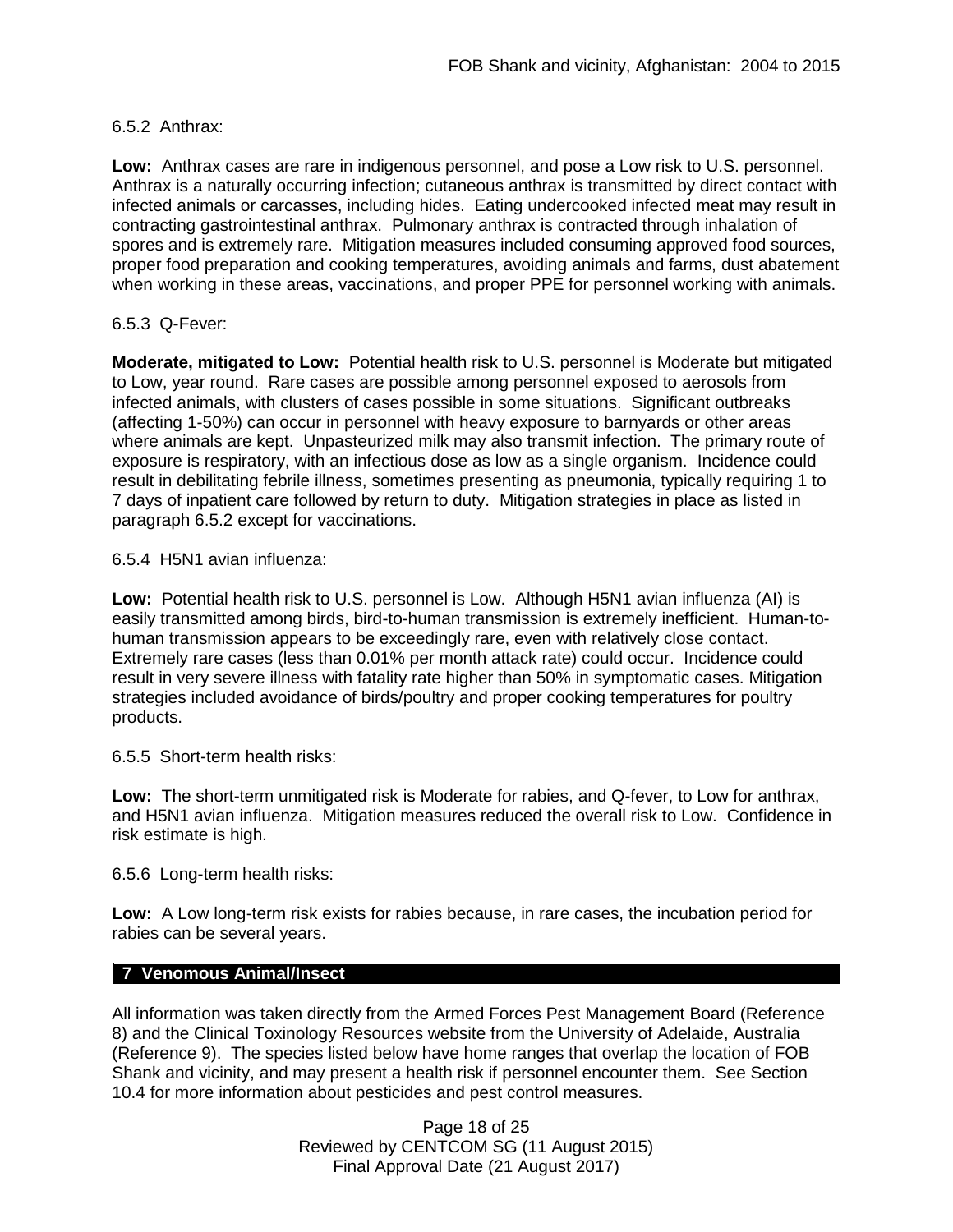## 7.1 Spiders

 *Latrodectus dahlia* (widow spider): Severe envenoming possible, potentially lethal. However, venom effects are mostly minor and even significant envenoming is unlikely to be lethal.

#### 7.2 Scorpions

- *Androctonus amoreuxi* and *Androctonus baluchicus*: Severe envenoming possible, potentially lethal. Severe envenoming may produce direct or indirect cardio toxicity, with cardiac arrhythmias, cardiac failure. Hypovolaemic hypotension possible in severe cases due to fluid loss through vomiting and sweating.
- *Compsobuthus afghanus*, *Compsobuthus rugosulus, Compsobuthus tofti*, *Mesobuthus caucasicus, Mesobuthus eupeus, Mesobuthus macmahoni, Orthochirus afghanus, Orthochirus bicolor, Orthochirus Jalalabadensis*, *Orthochirus pallidus, Orthochirus samrchelsis* and *Orthochirus scrobiculosus*: There are a number of dangerous Buthid scorpions, but there are also some known to cause minimal effects only. Without clinical data, it is unclear where these species fit within that spectrum.
- *Hottentotta alticola*, and *Hottentotta saulcyi*: Moderate envenoming possible but unlikely to prove lethal. Stings by these scorpions are likely to cause only short lived local effects, such as pain, without systemic effects.
- *Scorpiops afghanus*: Mild envenoming only, not likely to prove lethal. Stings by these scorpions are likely to cause only short lived local effects, such as pain, without systemic effects.

#### 7.3 Snakes

- *[Boiga](http://www.toxinology.com/fusebox.cfm?fuseaction=main.snakes.display&id=SN0722) [trigonata](http://www.toxinology.com/fusebox.cfm?fuseaction=main.snakes.display&id=SN0722)* (Common Cat Snake), and *Telescopus rhinopoma* (leopard viper): Unlikely to cause significant envenoming; Bites by these rear fanged Colubrid snakes are rarely reported. They are likely to cause minimal to moderate local effects and no systemic effects.
- *Gloydius halys* (Haly's Pit Viper): Severe envenoming possible, potentially lethal. Bites may cause moderate to severe coagulopathy and haemorrhagins causing extensive bleeding.
- *Hemorrhis ravergieri* (mountain racer) and *Psammophis lineolatus* (Teer snake): Unlikely to cause significant envenoming. Bites require symptomatic treatment only.
- *Macrovipera lebetina obtuse* (Levantine Viper) and *Macrovipera lebetina turanica*  (Levantine Viper): Severe envenoming possible, potentially lethal. Bites may cause mild to severe local effects, shock & coagulopathy.
- *Platyceps rhodorachis* (Jan's desert racer): Mild envenoming only, not likely to prove lethal. Requires symptomatic treatment only.

# 7.4 Short-term health risk

**Low:** If encountered, effects of venom vary with species from mild localized swelling (e.g., widow spider) to potentially lethal effects (e.g., Haly's Pit Viper). See effects of venom above. Mitigation strategies included avoiding contact, proper wear of uniform (especially footwear), and timely medical treatment. Confidence in the health risk estimate is low (Reference 4, Table 3-6).

> Page 19 of 25 Reviewed by CENTCOM SG (11 August 2015) Final Approval Date (21 August 2017)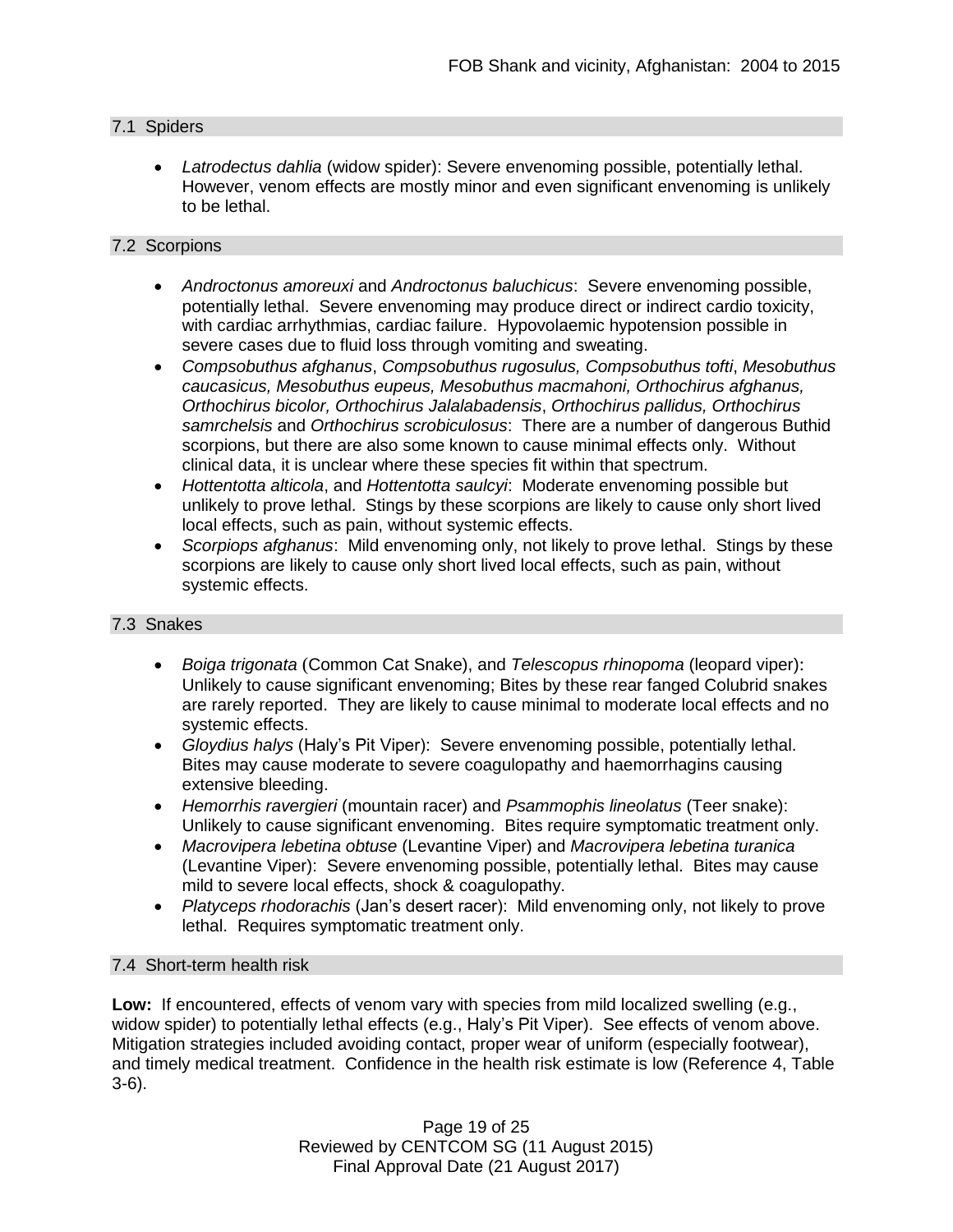### 7.5 Long-term health risk

## **None identified.**

# **8 Heat/Cold Stress**

## 8.1 Heat

Summer (June–September) monthly mean temperatures range from 71 degrees Fahrenheit (°F) to 81 °F with an average temperature of 76 °F based on historical climatological data from the U.S. Air Force Combat Climatology Center, 14th Weather Squadron. The risk of heat stress/injury based on average monthly peak temperatures alone is Low (< 78 °F) from October to April, Moderate (78-81.9 °F) in May, High (82-87.9 °F) in September, and Extremely High (≥ 88°F) from June to August. However, work intensity and clothing/equipment worn pose greater health risk of heat stress/injury than environmental factors alone (Reference 10). Managing risk of hot weather operations included monitoring work/rest periods, proper hydration, and taking individual risk factors (e.g., acclimation, weight, and physical conditioning) into consideration. Risk of heat stress/injury was reduced with preventive measures.

8.1.1 Short-term health risk:

**Low to Extremely High, mitigated Low to Moderate:** Risk of heat injury in unacclimatized or susceptible populations (older, previous history of heat injury, poor physical condition, underlying medical/health conditions), and those under operational constraints (equipment, PPE, vehicles) is Extremely High from June to August, High in September, Moderate in May, and Low from October to April. The risk of heat injury was reduced through preventive measures, such as work/rest cycles, proper hydration and nutrition, and monitoring WBGT, to Moderate from June to August and Low from September to May. Confidence in the health risk estimate is low (Reference 4, Table 3-6).

8.1.2 Long-term health risk:

**Low:** The long-term risk is Low. However, the risk may be greater for certain susceptible persons–those older (i.e., greater than 45 years), in lesser physical shape, or with underlying medical/health conditions. Long-term health implications from heat injuries are rare but may occur, especially from more serious injuries such as heat stroke. It is possible that high heat in conjunction with various chemical exposures may increase long-term health risks, though specific scientific evidence is not conclusive. Confidence in these risk estimates is medium (Reference 4, Table 3-6).

#### 8.2 Cold

# 8.2.1 Short-term health risks:

Winter (December–March) mean daily minimum temperatures range from 32 °F to 50 °F with an average temperature of 41 °F based on historical climatological data from the U.S. Air Force Combat Climatology Center, 14<sup>th</sup> Weather Squadron. Because even on warm days a significant drop in temperature after sunset by as much as 40 °F can occur, there is a risk of cold stress/injury when temperatures fall below 60 °F, which can occur from September to May based on annual monthly average low temperatures that range from 23 to 57 °F. The risk

> Page 20 of 25 Reviewed by CENTCOM SG (11 August 2015) Final Approval Date (21 August 2017)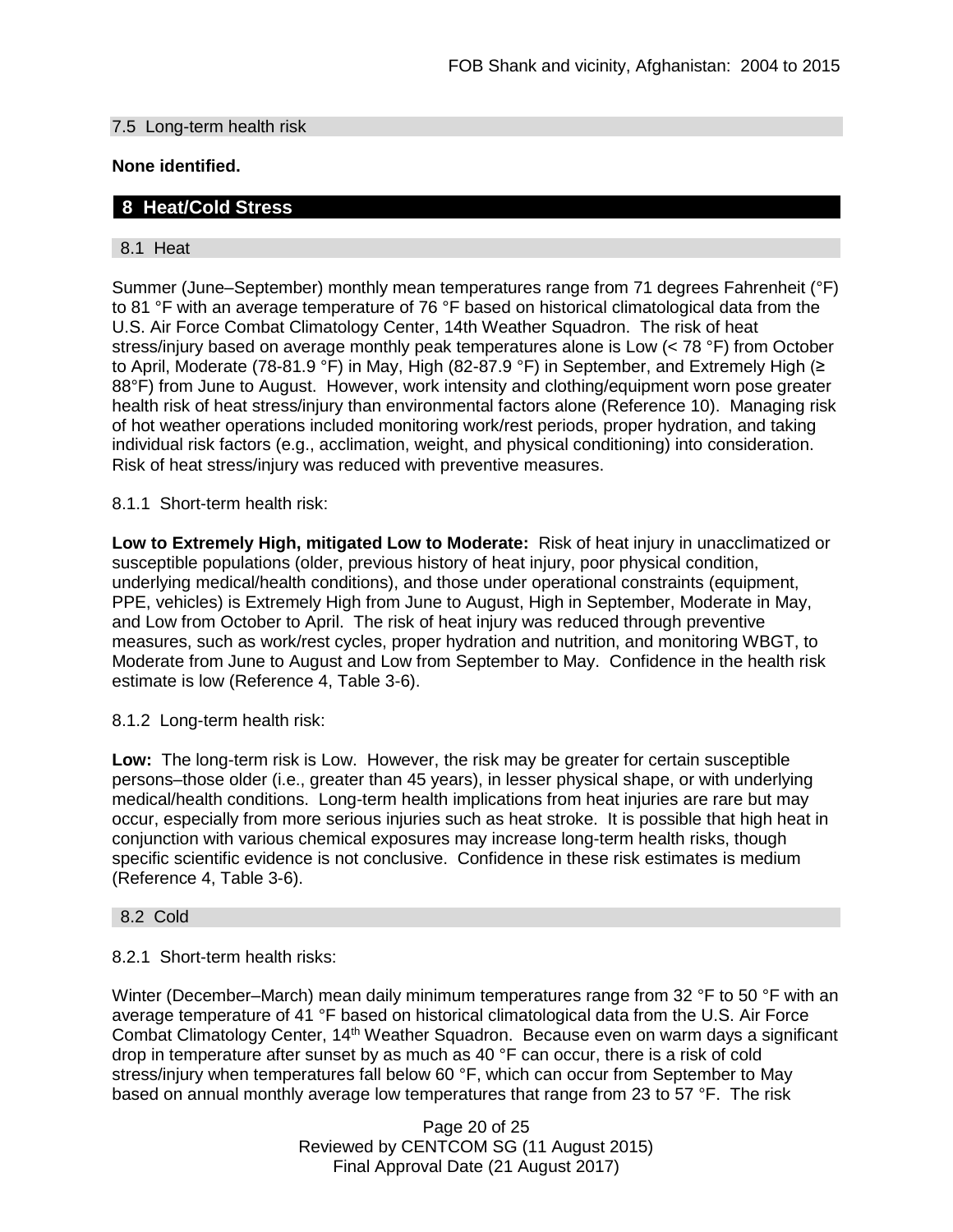assessment for Non-Freezing Cold Injuries, such as chilblain, trench foot, and hypothermia, is Low, based on historical temperature and precipitation data. Frostbite is unlikely to occur because temperatures rarely drop below freezing. However, personnel may encounter significantly lower temperatures during field operations at higher altitudes. As with heat stress/injuries, cold stress/injuries are largely dependent on operational and individual factors instead of environmental factors alone (Reference 10).

**Low:** The health risk of cold injury is Low. Confidence in the health risk estimate is medium.

8.2.2 Long-term health risk:

**Low:** The health risk of cold injury is Low. Confidence in the health risk estimate is high.

| 9 Noise        |  |  |
|----------------|--|--|
|                |  |  |
| 9.1 Continuous |  |  |

No specific hazard sources were documented in DOEHRS or MESL from 01 January 2004 through

31 December 2015.

9.1.1 Short- and long-term health risks:

# **Not evaluated**

9.2 Impulse

No specific hazard sources were documented in DOEHRS or MESL from 01 January 2004 through

31 December 2015.

9.2.1 Short-term and Long-term health risks:

**Not evaluated**.

# **10 Unique Incidents/Concerns**

#### 10.1 Potential environmental contamination sources

DOD personnel are exposed to various chemical, physical, ergonomic, and biological hazards in the course of performing their mission. These types of hazards depend on the mission of the unit and the operations and tasks, which the personnel are required to perform to complete their mission. The health risk associated with these hazards depends on a number of elements including what materials are used, how long the exposure last, what is done to the material, the environment where the task or operation is performed, and what controls are used. The hazards can include exposures to heavy metal particulates (e.g., lead, cadmium, manganese, chromium, and iron oxide), solvents, fuels, oils, and gases (e.g., carbon monoxide, carbon dioxide, oxides of nitrogen, and oxides of sulfur). Most of these exposures occur when performing maintenance task such as painting, grinding, welding, engine repair, or movement through contaminated areas. Exposures to these occupational hazards can occur through

> Page 21 of 25 Reviewed by CENTCOM SG (11 August 2015) Final Approval Date (21 August 2017)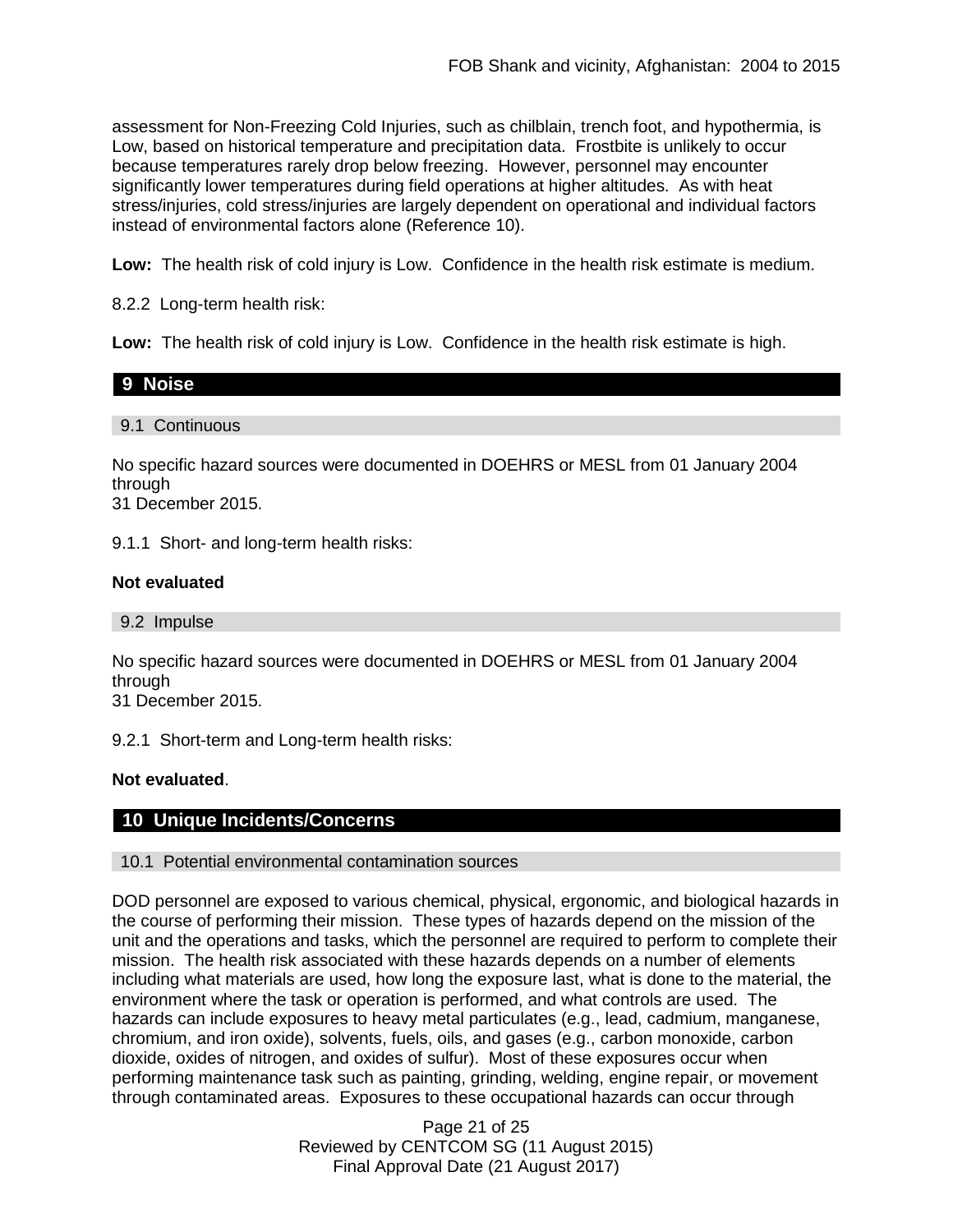inhalation (air), skin contact, or ingestion; however, exposures through air are generally associated with the highest health risk.

#### 10.2 Waste Sites/Waste Disposal

No specific hazard sources were documented in DOEHRS or MESL from 01 January 2004 through 31 December 2015.

#### 10.3 Fuel/petroleum products/industrial chemical spills

Several base camp assessments from 2012 indicated the potential for exposure due to lack of proper containment around drums stored at the motor pool on Altimur. Leaking drums were noted on Pul-i-Alam.

#### 10.4 Pesticides/Pest Control

The health risk of exposure to pesticide residues is considered within the framework of typical residential exposure scenarios based on the types of equipment, techniques, and pesticide products that have been employed (e.g., enclosed bait stations for rodenticides, various handheld equipment for spot treatments of insecticides and herbicides, and a number of readyto-use methods such as aerosol cans and baits). The control of rodents required the majority of pest management inputs, with the acutely toxic rodenticides staged as solid formulation lethal baits placed in tamper-resistant bait stations indoors and outdoors throughout cantonment areas. Nuisance insects, including biting and stinging insects such as bees, wasps, and ants, also required significant pest management inputs. Use of pesticides targeting against these pests generally involved selection of compounds with low mammalian toxicity and short-term residual using pinpoint rather than broadcast application techniques. No specific hazard sources were documented in DOEHRS or MESL data portal. A total of 148 monthly pesticide application reports in the MESL data portal for FOB Shank and vicinity list the usage of pesticides on the site. For each pesticide product applied during this period, the EPA approved label has been archived, providing a framework how each pesticide handled and applied (see below).

#### 10.4.1 Rodenticides:

Bromodiolone and Brodifacoum were used to control rodents.

#### 10.4.2 Insecticides:

Insecticides used to control ants, bees, crickets, fleas, flies, lice, mosquitoes, spiders, termites, and wasps include: Hydramethylnon, (z)-9-tricosene, Methomyl, Lambda-cyhalothrin, ß-Cyfluthrin, Pyrethrins, Piperonyl Butoxide, d-trans Allethrin, Phenothrin, Imidacloprid and Fipronil.

10.4.3 Short-term and Long-term health risks:

**Low:** Long-term health risk is Low. Confidence in the health risk assessment is medium (Reference 4, Table 3-6).

> Page 22 of 25 Reviewed by CENTCOM SG (11 August 2015) Final Approval Date (21 August 2017)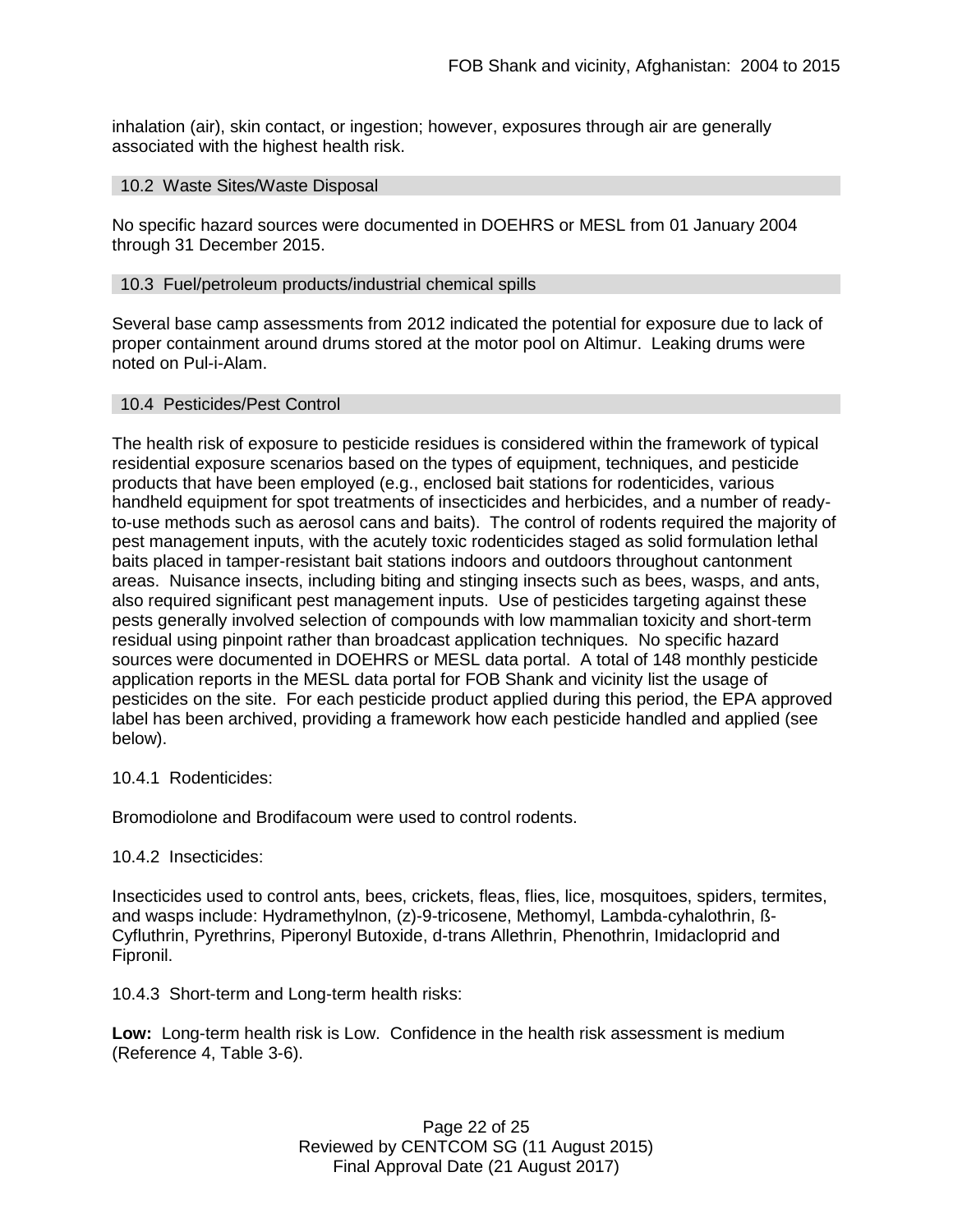#### 10.5 Asbestos

No specific hazard sources were documented in DOEHRS or MESL from 01 January 2004 through 31 December 2015.

#### 10.6 Lead Based Paint

The barracks building on Pul-i-Alam was tested for the presence of lead based paint in 2008 and tested negative.

#### 10.7 Burn Pit

No samples were taken near/adjacent to burn pits on FOB Shank and vicinity were provided for analysis. While not specific to FOB Shank and vicinity, the consolidated epidemiological and environmental sampling and studies on burn pits that have been conducted as of the date of this publication have been unable to determine whether an association does or does not exist between exposures to emissions from the burn pits and long-term health effects (Reference 11). The Institute of Medicine committee's (Reference 11) review of the literature and the data suggests that service in Iraq or Afghanistan (i.e., a broader consideration of air pollution than exposure only to burn-pit emissions) may be associated with long-term health effects, particularly in susceptible (e.g., those who have asthma) or highly exposed subpopulations, such as those who worked at the burn pit. Such health effects would be due mainly to high ambient concentrations of PM from both natural and anthropogenic sources, including military sources. If that broader exposure to air pollution turns out to be relevant, potentially related health effects of concern are respiratory and cardiovascular effects and cancer. Susceptibility to the PM health effects could be exacerbated by other exposures, such as stress, smoking, local climatic conditions, and co-exposures to other chemicals that affect the same biologic or chemical processes. Individually, the chemicals measured at burn-pit sites in the study were generally below concentrations of health concern for general populations in the United States. However, the possibility of exposure to mixtures of the chemicals raises the potential for health outcomes associated with cumulative exposure to combinations of the constituents of burn-pit emissions and emissions from other sources.

> Page 23 of 25 Reviewed by CENTCOM SG (11 August 2015) Final Approval Date (21 August 2017)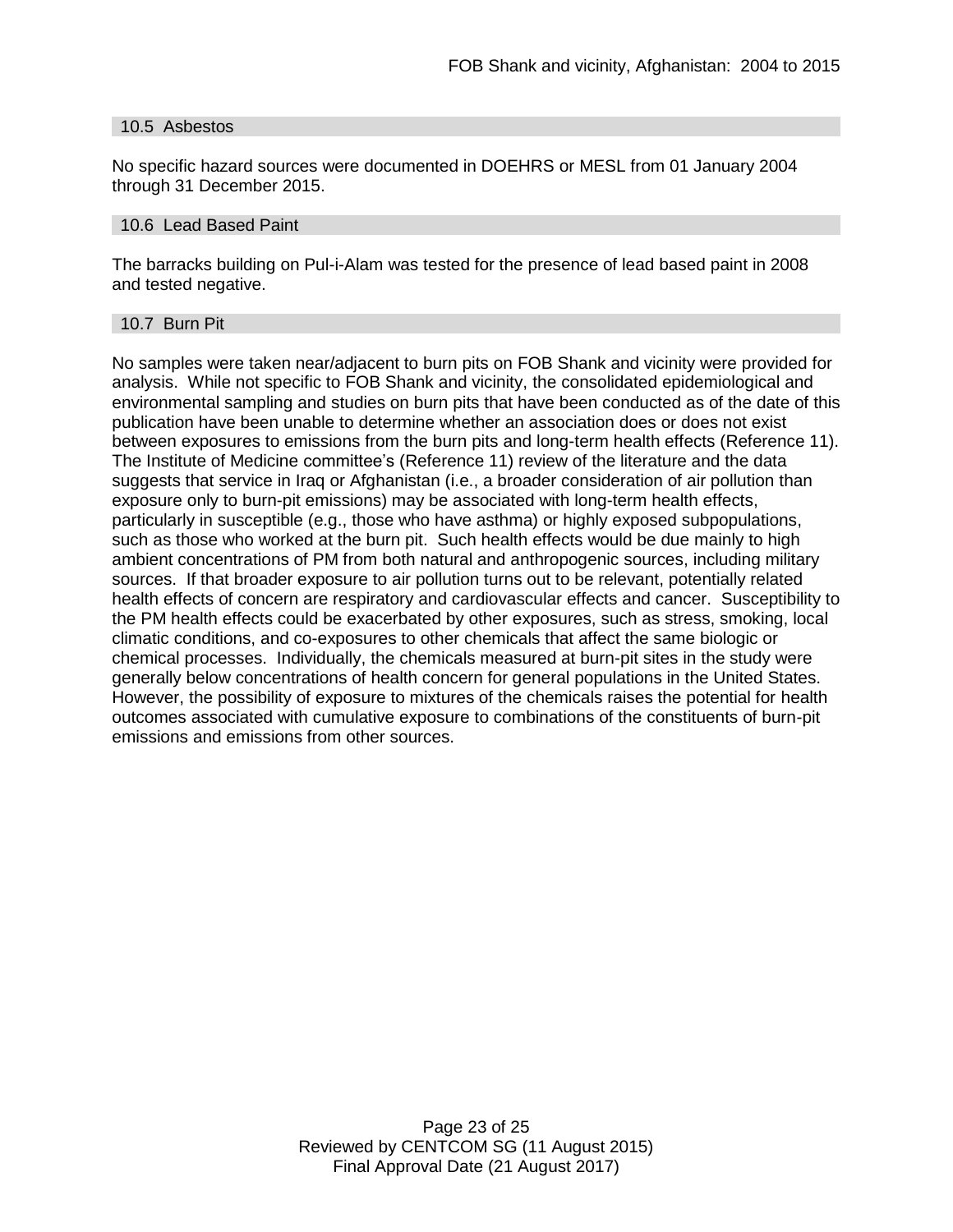# **11 References<sup>1</sup>**

 $\overline{a}$ 

- 1. Department of Defense. 2006. Department of Defense Instruction (DoDI) 6490.03, *Deployment Health*. Defense Occupational and Environmental Health Readiness System (referred to as the DOEHRS-EH database) at [https://doehrs](https://doehrs-ih.csd.disa.mil/Doehrs/)[ih.csd.disa.mil/Doehrs/.](https://doehrs-ih.csd.disa.mil/Doehrs/)
- 2. Department of Defense. 2008. DoDI 6055.05, *Occupational and Environmental Health*.
- 3. Joint Chiefs of Staff. 2012. Joint Staff Memorandum (MCM) 0017-12, *Procedures for Deployment Health Surveillance.*
- 4. U.S. Army Public Health Command. June 2013 Revision. Technical Guide 230, *Environmental Health Risk Assessment and Chemical Exposure Guidelines for Deployed Military Personnel.*
- 5. Department of Defense. DoD MESL Data Portal, [https://aphc-mesl.amedd.army.mil/mesl/.](https://aphc-mesl.amedd.army.mil/mesl/) Some of the data and reports used may be classified or otherwise have some restricted distribution (Accessed August 2017).
- 6. U.S. Central Command. 2013. Modification 12 to United States Central Command Individual Protection and Individual Unit Deployment Policy, 02 December 2013.
- 7. Center for Disease Control and Prevention (CDC). 2012. Imported Human Rabies in a U.S. Army Soldier. *Morbidity and Mortality Weekly Report*, 61(17):302-305.
- 8. Armed Forces Pest Management Board. [https://www.acq.osd.mil/eie/afpmb/docs/lhd/venomous\\_animals\\_byccountry.pdf.](https://www.acq.osd.mil/eie/afpmb/docs/lhd/venomous_animals_byccountry.pdf) U.S. Army Garrison – Forest Glen, Silver Spring, MD (Accessed August 2017).
- 9. University of Adelaide, Australia. Clinical Toxinology Resources.<http://www.toxinology.com/> (Accessed August 2017).
- 10. Goldman RF. Ch1: Introduction to heat related problems in military operations. *In*. Textbook of Military Medicine: Medical Aspects of Harsh Environments (Vol. 1) Bordon Institute, Office of the Surgeon General, Department of the Army, Washington, DC. 2001 (Accessed August 2017).

 $1$  NOTE. The data are currently assessed using the 2013 TG230. The general method involves an initial review of the data, which eliminates all chemical substances not detected above 1-yr negligible MEGs. Those substances screened out are not considered acute or chronic health hazards so are not assessed further. For remaining substances, acute and chronic health effects are evaluated separately for air and water (soil is only evaluated for long-term risk). This is performed by deriving separate short-term and long term population exposure level and estimates (referred to as PEPC) that are compared to MEGs derived for similar exposure durations. If less than or equal to negligible MEG the risk is Low. If levels are higher than negligible then there is a chemical-specific toxicity and exposure evaluation by appropriate SMEs, which includes comparison to any available marginal, critical or catastrophic MEGs. For drinking water 15-L/day MEGs are used for the screening while site specific 5-15 L/day are used for more detailed assessment. For non-drinking water (such as that used for personal hygiene or cooking), the 'consumption rate' is limited to 2 L/day (similar to the EPA), which is derived by multiplying the 5 L/day MEG by a factor of 2.5. This value is used to conservatively assess non-drinking uses of water.